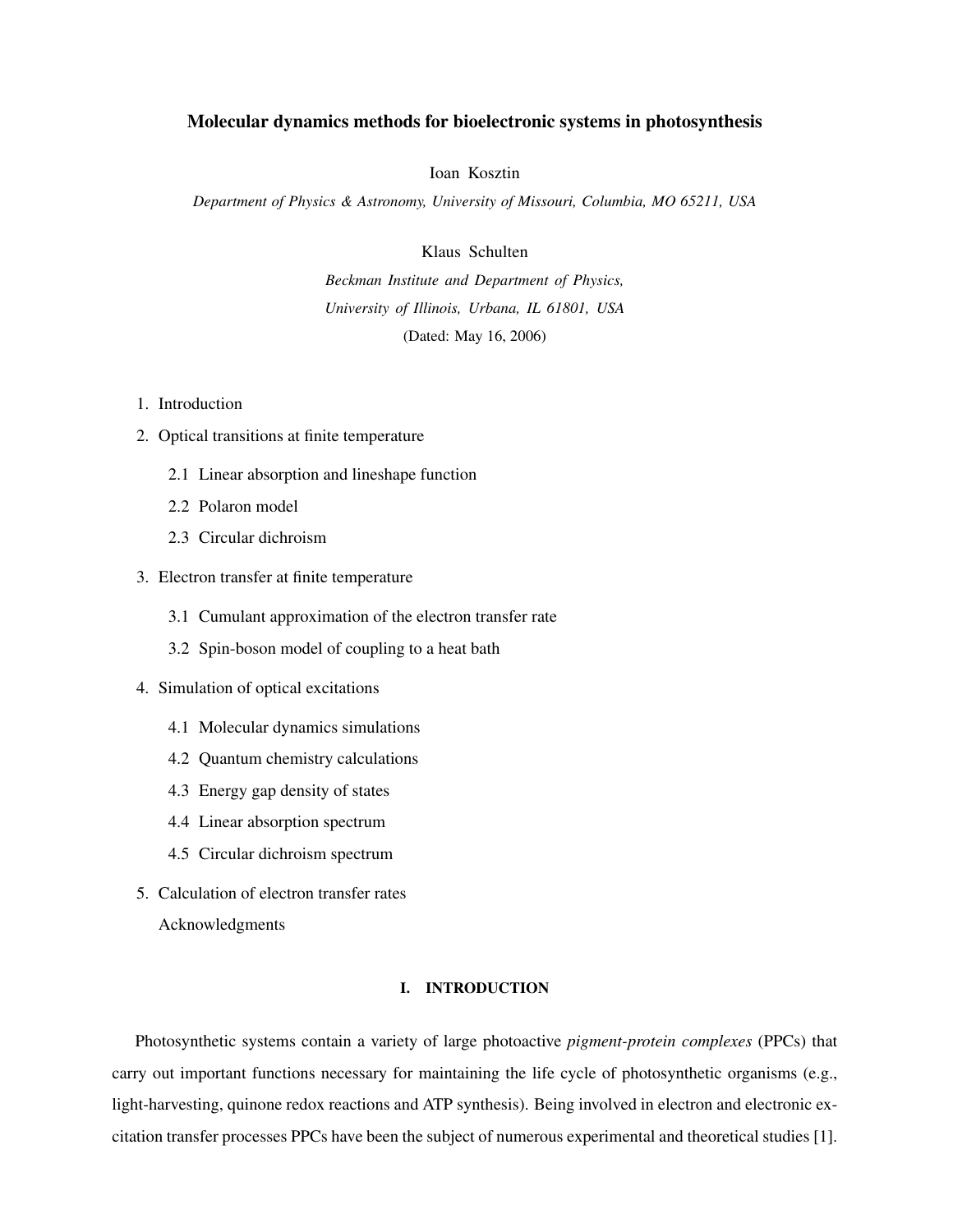In PPCs the photoactive pigment molecules are held in well defined spatial configuration and orientation by a scaffold of proteins. At physiological temperature the dynamics of the protein matrix are governed mainly by classical physics and, therefore, can be studied by means of molecular dynamics (MD) simulations provided that a sufficiently high resolution molecular structure of the system is available. However, key to photosynthesis is the interaction of light with the electronic degrees of freedom of the pigment molecules which is quantum mechanical in nature. In general, the properties of PPCs are determined by the chemical nature of the pigment, the electronic interactions between the pigment molecules, and the interactions between pigment molecules and their environment (e.g., protein, lipid and solvent molecules). In photosynthetic organisms PPCs function at physiological temperature and, therefore, their electronic and optical properties are strongly affected by thermal fluctuations which represent the main source of dynamic disorder in these systems. Thus, the theoretical description of thermally disordered PPCs is a complicated stochastic quantum mechanics problem that requires to determine and characterize the quantum states of the interacting pigment molecules in the presence of a fluctuating environment. Even in the simplest theoretical models of PPCs the simultaneous treatment of the electronic coupling between the pigments and the effect of thermal disorder can be done only approximately [2–5]. Most of the currently used theoretical approaches for calculating the electronic transfer rates and optical spectra of PPCs are based on empirical stochastic models in which several fitting parameters are adjusted to simulate the corresponding experimental results [6].

In this chapter a general approach for predicting and characterizing charge transfer, spectral and optical properties, e.g., linear absorption (OD) and circular dichroism (CD) spectra, of PPCs is presented [7, 8]. The approach that combines MD simulations, quantum chemistry (QC) calculations and quantum many-body theory is based solely on atomic-level crystal structure information. The conformational dynamics of the protein matrix embedded into its natural environment (a fully solvated lipid bilayer) are followed by means of classical MD simulations. Next, for each pigment molecule, modeled as a quantum two level system, the energy gap (and, in case of optical spectra, the transition dipole moment) time series are determined along a properly chosen segment of the MD trajectory by means of QC calculations. Finally, the transfer rate and/or optical spectra are determined in terms of a *lineshape function* which, within the cumulant approximation, can be calculated from the sole knowledge of the energy gap time series. The authors made every effort to present the material in a manner that is accessible to the general biophysics readership, including both theorists and experimentalists.

The chapter is organized as follows. In the first part the theoretical background of the combined MD/QC method for calculating optical spectra and electron transfer rates is presented by following the same general strategy. The relationship of the presented method to the polaron model and spin-boson model calculations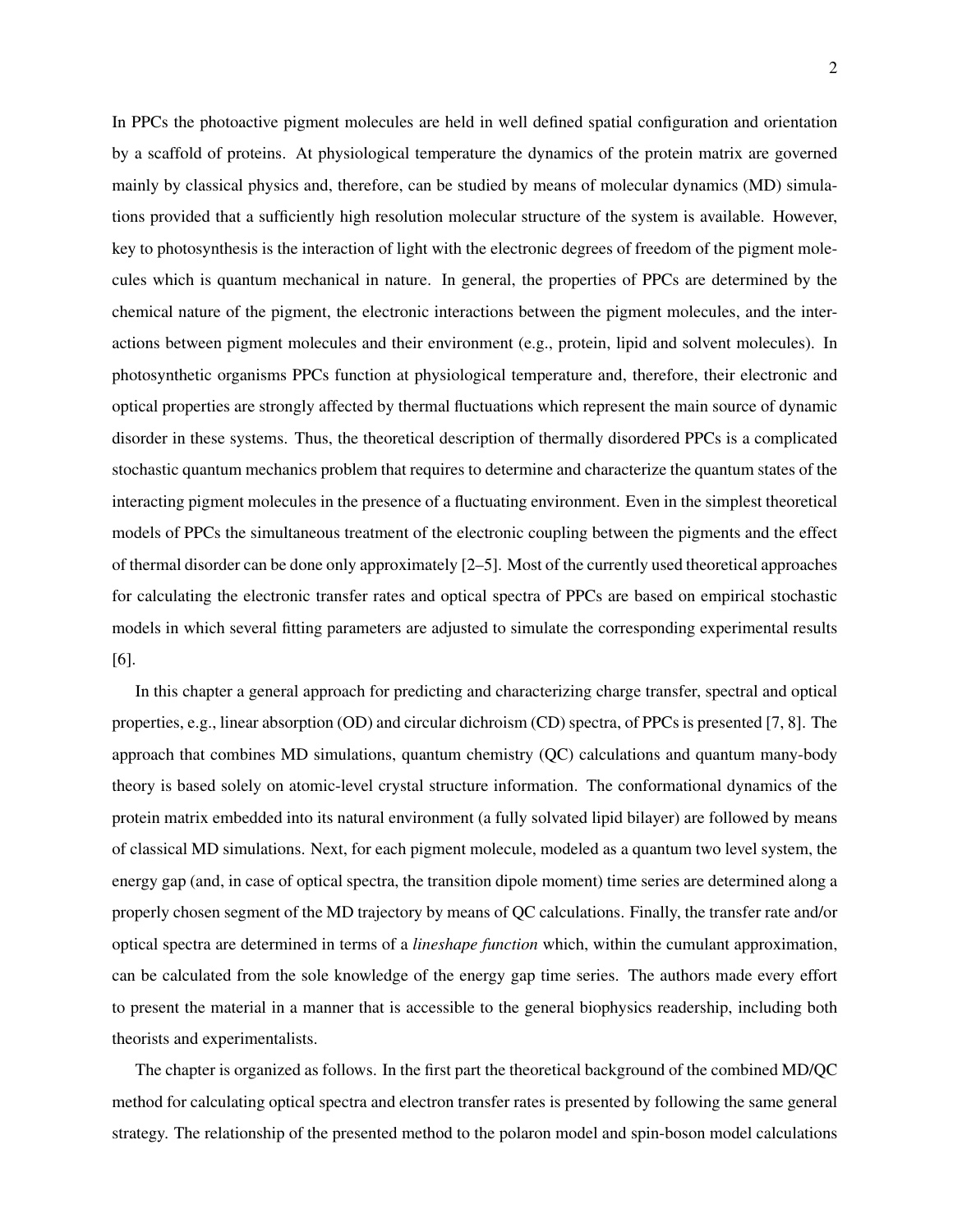is also clarified. To make the presentation self contained, a brief description of the considered model systems, i.e., the light harvesting complex LH2 from *Rs. molischianum* (for calculting OD and CD spectra), and the photosynthetic reaction center from *Rb. sphaeroides* (for calculating electron transfer rates) is provided. In the second part of the chapter the presented theory is demonstrated by calculating the optical spectra of the LH2 and the electron transfer rate in the reaction center.

### II. OPTICAL TRANSITIONS AT FINITE TEMPERATURE

Following their crystal structure determination, LH2 complexes from *Rs. molischianum* [10] and *Rsp. acidophila* [11] have been extensively studied both experimentally [12–19] and theoretically [7, 14, 17, 19–26]. LH2 from *Rs. molischianum* (Fig. 1) is an octamer of αβ-heterodimers arranged in a ring-like structure [27, 28]. Each protomer consists of an  $\alpha$ - and a  $\beta$ -apoprotein which binds non-covalently one BChl-a molecule that absorbs at 800 nm (referred to as B800), two BChl-a molecules that absorb at 850 nm (referred to as B850) and at least one carotenoid that absorbs around 500 nm. The total of 16 B850 and 8 B800 BChls form two circular aggregates, both oriented parallel to the surface of the membrane. The excitonic coupling between the B800s is negligible because of their large spatial separation ( $\sim$  22 Å). Therefore, the optically active Q*<sup>y</sup>* excited electronic states of the B800s are almost degenerate. On the other hand, the tightly packed B850s (with and average Mg–Mg distance of  $\sim$  9.2 Å within the  $\alpha\beta$ –heterodimer and ∼ 8.9 Å between the neighboring protomers) are strongly coupled and the corresponding  $Q_y$  excited states form an excitonic band in which the states that carry most of the oscillator strength are clustered about  $\sim$  850 nm (1.46 eV). Another important difference between the two BChl rings is that while the B800s are surrounded by mostly hydrophilic protein residues the binding pocket of the B850s is predominantly hydrophobic [10]. Thus, although both B800s and B850s are chemically identical BChl molecules their specific spatial arrangement and the nature of their protein environment shape differently their spectral and optical properties. For example, it is quite surprising that the two peaks, due to the B800 and B850 BChls, in the experimental OD spectrum of LH2 from *Rs. molischianum* at room temperature [22, 30] have comparable widths although, as mentioned above, the B800 levels are almost degenerate while the B850 levels form a  $\sim$  0.2 eV wide excitonic band.

In order to calculate the linear optical absorption of a PPC one assumes that the electronic properties of individual pigment molecules can be described in terms of a two-level system, formed by the ground state and the lowest excited singlet state (e.g., the Q*<sup>y</sup>* state in the case of BChl) involved in the optical absorption process. Neglecting for the moment the direct interaction between the pigments (e.g., by assuming a sufficiently large spatial separation between them as in the case of the B800s in LH2), one denotes these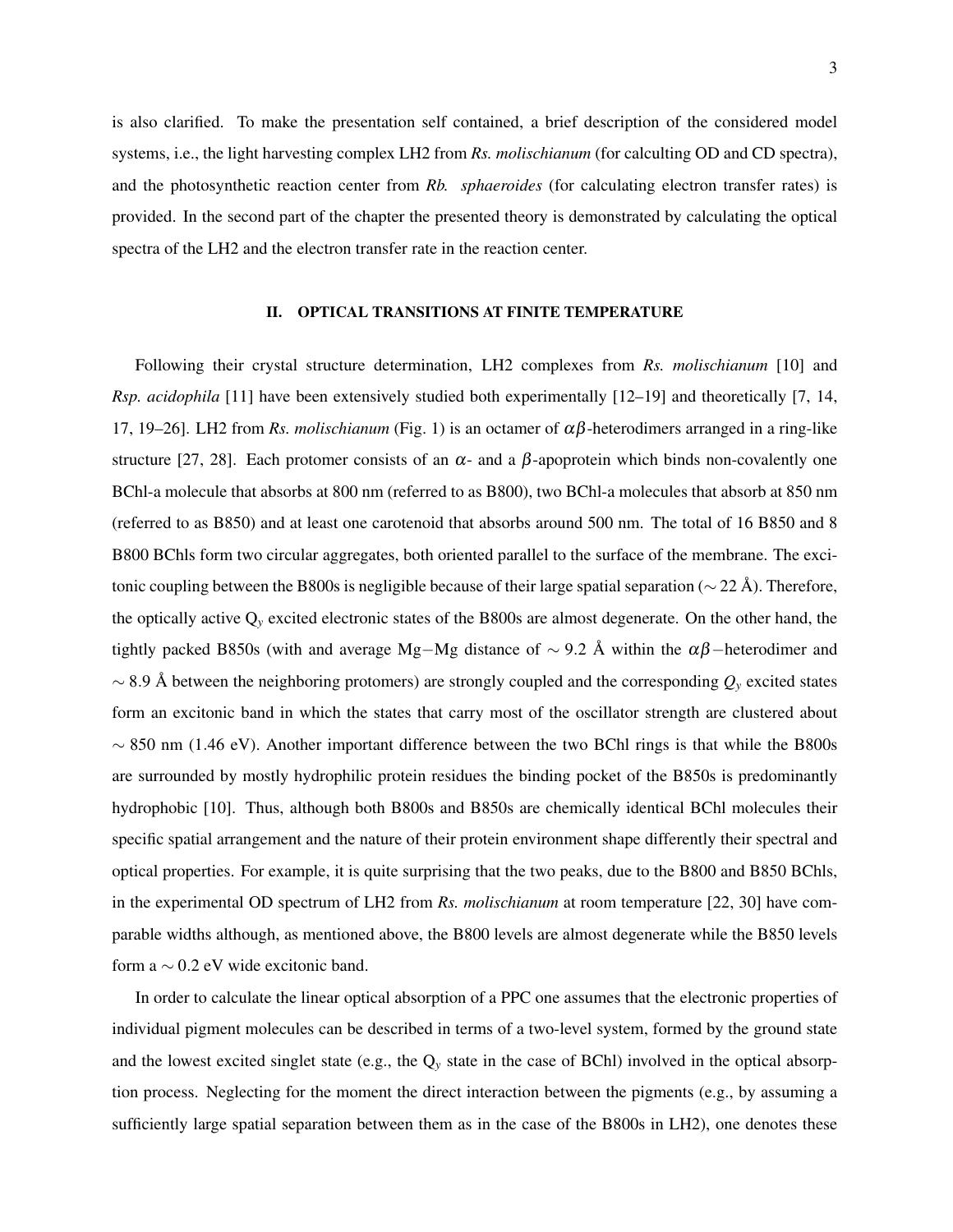

FIG. 1: Left: Side view of the LH2 complex from *Rs. molischianum* (entry code 1LGH in Protein Data Bank) embeded in a fully solvated POPC lipid bilayer. The transmembrane helices of the apoprotein subunits are shown as cylinders (cartoon representation) and are colored by residue type; dark (light) colors represent hydrophilic (hydrophobic) residues. For clarity only the BChl macrocycles and the back half of the lipids are shown. The clearly visible B800 (B850) ring is surrounded mostly by polar and charged (nonpolar) protein residues. Right: Tilted side view of the quantum system formed by the optically active B800 and B850 rings. Graphics rendered with the program VMD [29].

two states for pigment  $n = 1,...N$ , as  $|0\rangle \equiv |0_n\rangle$  and  $|n\rangle \equiv |1_n\rangle$ , respectively. Once the interaction between the pigment and its environment composed of the protein matrix, lipid membrane and solvent molecules is taken into account these two levels transform into still well separated energy bands  $|0; \lambda_0\rangle = |0\rangle |\lambda_0\rangle$  and  $|n; \lambda_n\rangle = |n\rangle |\lambda_n\rangle$ . Here the quantum numbers  $\lambda_0$  and  $\lambda_n$  specify the state of the *n*<sup>th</sup> pigment on the groundand excited-state potential energy surface, respectively. Because the exact quantum mechanical treatment of the eigenstates  $|0; \lambda_0\rangle$ ,  $|n; \lambda_n\rangle$  and of the corresponding energy eigenvalues  $\mathscr{E}_{0,\lambda_0}$ ,  $\mathscr{E}_{n,\lambda_n}$  is out of question, usually the quantum numbers  $\lambda_0$  and  $\lambda_n$  are associated with the vibronic states of the PPC that can be modeled within the harmonic approximation as a phonon heat bath. An alternative approach is to follow the dynamics of the nuclear degrees of freedom of the PPC by all-atom MD simulations, and determine the energy gap time series  $\Delta E_n(t) = \mathcal{E}_n(t) - \mathcal{E}_0(t)$  at each MD time step by means of QC calculations. The main assumption of this approach is that the obtained energy gap time series  $\Delta E_n(t)$  can be used to calculate approximately equilibrium quantities (such as energy gap density of states and time autocorrelation functions) of the original system without the knowledge of the exact energy gap spectrum  $\Delta \mathcal{E}_{n,\lambda_n,\lambda_0} = \mathcal{E}_{n,\lambda_n} - \mathcal{E}_{0,\lambda_0}$ .

In the absence of the excitonic coupling between the pigment molecules, the Hamiltonian of the system can be written as  $\mathcal{H} = H_0 + H$ , where

$$
H_0 = \sum_{\lambda_0} |0; \lambda_0\rangle \mathscr{E}_{0, \lambda_0} \langle 0; \lambda_0 |,
$$
 (1)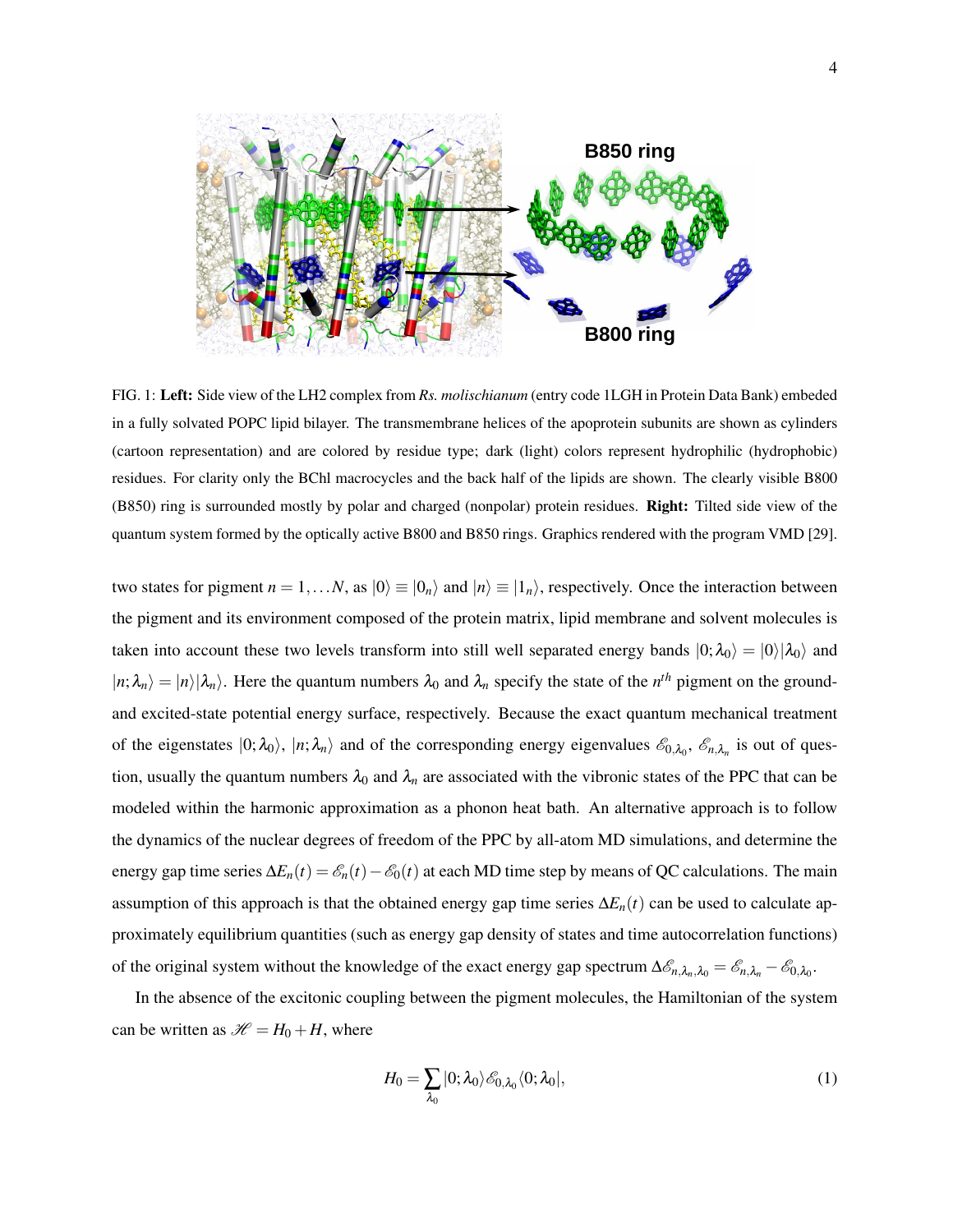and

$$
H = \sum_{n} H_n = \sum_{\lambda_n} |n; \lambda_n \rangle \mathcal{E}_{n, \lambda_n} \langle n; \lambda_n |.
$$
 (2)

The electric dipole moment operator through which the incident light field couples to the *n th* pigment molecule is given by

$$
\hat{\boldsymbol{\mu}}_n = \sum_{\lambda_n, \lambda_0} \mathbf{d}_{n, \lambda_n, \lambda_0} |n; \lambda_n \rangle \langle 0; \lambda_0 |,
$$
\n(3)

where the transition dipole moment (TDM) matrix element  $d_{n,\lambda_n,\lambda_0}$  in the Condon approximation [3] can be written

$$
\mathbf{d}_{n,\lambda_n,\lambda_0} \approx \mathbf{d}_n \langle \lambda_n | \lambda_0 \rangle. \tag{4}
$$

Here  $\mathbf{d}_n = \langle 1 | \hat{\boldsymbol{\mu}}_n | 0 \rangle$  is the real TDM vector whose time series can be determined from the same combined MD/QC calculations as  $\Delta E_n(t)$ . Note that while  $\langle 1|0 \rangle = 0$ , in general the Franck-Condon factors  $\langle \lambda_n | \lambda_0 \rangle$ are finite [3].

# A. Linear absorption and lineshape function

Because, in general, the wavelength of the incident light is much larger than the size of PPCs, in leading approximation, the electric component of the light field can be regarded as being uniform throughout the system. Thus, according to standard linear response theory, the corresponding OD spectrum  $I(\omega)$  is proportional to the dipole-dipole correlation function [3, 4]

$$
I(\omega) \propto \omega \sum_{n,m} \text{Re} \left[ \int_0^\infty dt e^{i\omega t} \left\langle \hat{\mu}^\dagger_{m,i}(0) \hat{\mu}_{n,i}(t) \right\rangle \right],\tag{5}
$$

where  $\hat{\mu}_{n,i}(t) = e^{-iHt} \hat{\mu}_{n,i}(0) e^{iH_0 t}$  is the  $i \in \{x, y, z\}$  component of the time dependent electric dipole operator, and  $\langle \ldots \rangle = \text{Tr} \left\{ Z_0^{-1} \exp(-\beta H_0) \ldots \right\}$  with  $\beta = 1/k_B T$  the usual temperature factor and  $Z_0$  the corresponding partition function. To simplify notation, throughout this paper we use units in which  $\hbar = 1$ , and apply the convention of implicit summation over repeated indices. By employing Eqs. (1),(2) and (3), the quantum dipole correlation function in Eq. (5) can be expressed as

$$
\left\langle \hat{\mu}_{m,j}^{\dagger}(0)\hat{\mu}_{n,i}(t) \right\rangle = d_{n,i}d_{m,j}\delta_{nm}\left\langle e^{iH_0t}e^{-iH_nt} \right\rangle, \tag{6}
$$

where  $\delta_{nm}$  is the usual Kronecker delta symbol. With Eq. (6) the OD spectrum of an aggregate of noninteracting pigments in their native environment can be written in terms of the *lineshape function*

$$
A_n(\omega) \equiv \text{Re} \int_0^\infty dt e^{i\omega t} \left\langle e^{iH_0 t} e^{-iH_n t} \right\rangle \tag{7}
$$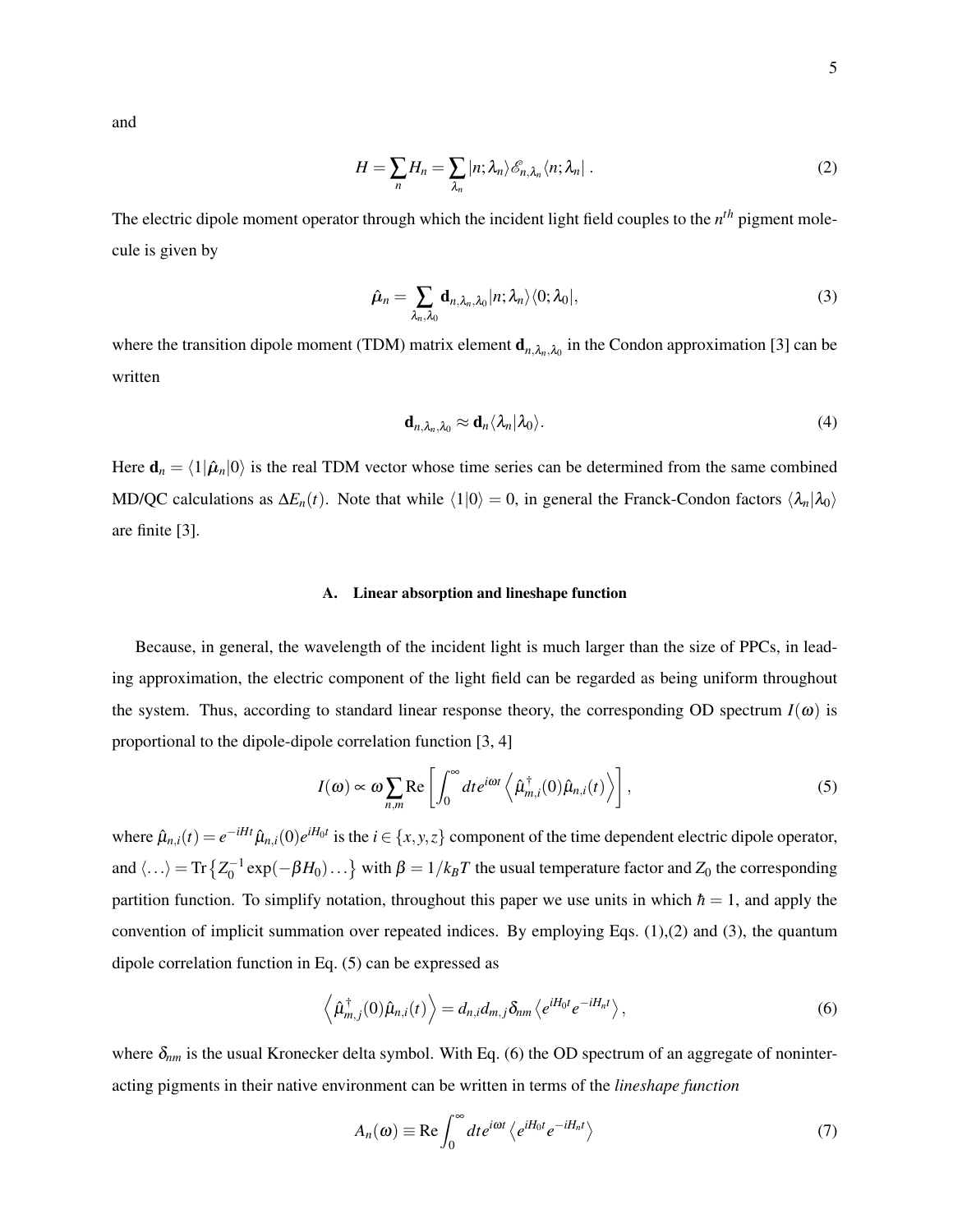$$
I(\omega) \propto \omega \sum_{n} d_n^2 A_n(\omega).
$$
 (8)

The main difficulty in calculating the quantum time correlation function in Eq. (7) is due to the fact that the Hamiltonians  $H_0$  and  $H_n$  do not commute. If they would, then the lineshape function could be expressed in terms of the energy gap density of states (DOS). Indeed, in this case  $\langle e^{iH_0t}e^{-iH_nt} \rangle \approx \langle \exp(-i\Delta H_nt) \rangle$ , with  $\Delta H_n = H_n - H_0$ , and by calculating the time integral in Eq. (7) would follow

$$
A_n(\omega) \approx \pi \mathcal{N}(\omega) \,, \tag{9}
$$

$$
\mathcal{N}(\boldsymbol{\omega}) \equiv \langle \delta(\boldsymbol{\omega} - \Delta H_n) \rangle \approx \langle \delta(\boldsymbol{\omega} - \Delta E_n(t)) \rangle, \tag{10}
$$

where the density of states  $\mathcal{N}(\omega)$  is approximated by the binned histogram of the energy gap fluctuations ∆*En*(*t*) obtained from combined MD/QC calculations [7–9]. In general, Eqs. (9)-(10) overestimate the broadening of the lineshape function. Indeed, the Fourier transform of the exact spectral representation of the correlation function

$$
\langle e^{-iH_0t}e^{iHt}\rangle = \sum_{\lambda_0,\lambda_n} \rho_{\lambda_0} |\langle \lambda_0 | \lambda_n \rangle|^2 e^{-i(\mathscr{E}_{n,\lambda_n} - \mathscr{E}_{0,\lambda_0})t} , \qquad (11)
$$

where  $\rho_{\lambda_0} = Z_0^{-1} exp(-\beta \mathcal{E}_{0,\lambda_0})$  is the statistical matrix of the electronic ground state, yields

$$
A(\omega) = 2\pi \sum_{\lambda_0, \lambda_n} \rho_{\lambda_0} |\langle \lambda_0 | \lambda_n \rangle|^2 \delta(\omega - \Delta \mathscr{E}_{n, \lambda_n, \lambda_0}), \qquad (12)
$$

which can be regarded as a Franck-Condon weighted and thermally averaged density of state[31]. By setting the Franck-Condon factors  $\langle \lambda_0 | \lambda_n \rangle$  equal to unity in (12) one obtains Eqs. (9)-(10). Since it is not possible to determine all these factors, it is often convenient to use Eqs. (9)-(10) as a rough estimate of  $A_n(\omega)$  for calculating the OD spectrum.

A systematic way of calculating the correlation function in (7) is the cumulant expansion method [3, 32, 33]. Within the second order cumulant approximation that is often used in optical spectra calculations[4] one has

$$
\langle e^{iH_0t} e^{-iH_n t} \rangle = \langle \mathbf{T} \exp \left[ -i \int_0^t d\tau \Delta H_n(\tau) \right] \rangle
$$
  
 
$$
\approx \exp \left[ -i \langle \Delta H_n \rangle t - \int_0^t d\tau (t - \tau) \mathcal{C}_n(\tau) \right],
$$
 (13)

where T is the time ordering operator,  $\Delta H_n(t) = e^{iH_0t} \Delta H_n e^{-iH_0t}$ ,  $\mathcal{C}_n(t) = \langle \delta H_n(t) \delta H_n(0) \rangle$ , and  $\delta H_n(t) =$  $\Delta H_n(t) - \langle \Delta H_n \rangle$ . The quantum statistical averages in Eq. (13) can be be approximated by the corresponding classical ones, involving the energy gap time series  $\Delta E_n(t)$ , as follows

$$
\langle \Delta H_n \rangle \approx \langle \Delta E_n(t) \rangle \equiv \omega_n, \tag{14}
$$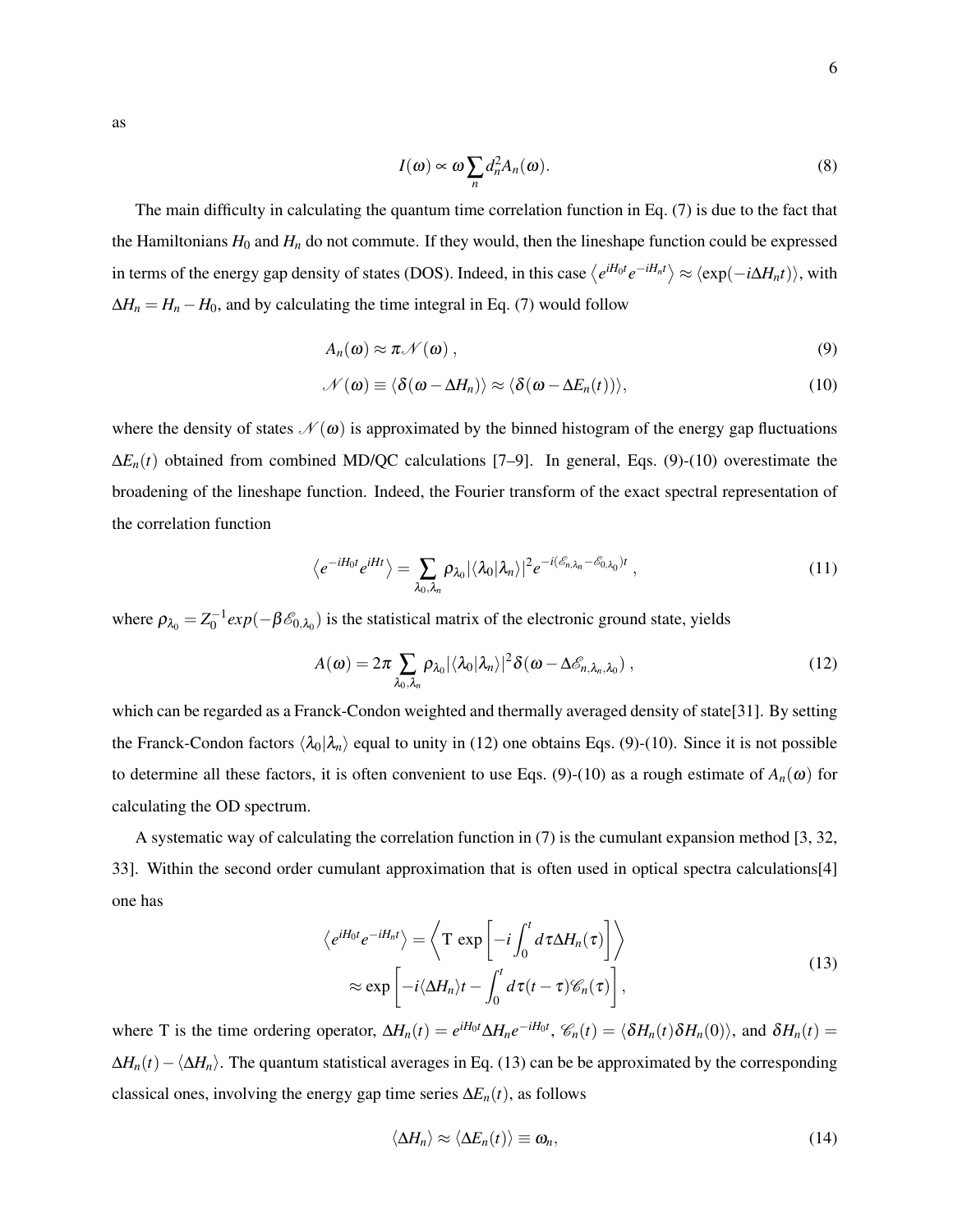$$
\operatorname{Re}[\mathscr{C}_n(t)] \approx C_n(t) \equiv \langle \delta E_n(t) \delta E_n(0) \rangle , \qquad (15)
$$

where  $\delta E_n(t) = \Delta E_n(t) - \langle \Delta E_n \rangle$ . It should be noted that although the approximation of the real part of a quantum time correlation function by the corresponding classical correlation function as in Eq. (15) is generally accepted [9, 34, 35], other approximation schemes have also be used and tested [36].

Next, by invoking the *fluctuation dissipation theorem* [4],  $\mathscr{C}_n(-\omega) = \exp(-\beta \omega)\mathscr{C}_n(\omega)$ , where  $\mathscr{C}_n(\omega) =$  $\int_{-\infty}^{\infty} dt \mathcal{C}_n(t) \exp(i\omega t)$  is the Fourier transform of  $\mathcal{C}_n(t)$ , the quantum correlation function in terms of the real *spectral density*

$$
J_n(\boldsymbol{\omega}) = \frac{1}{2} \left[ \widetilde{\mathscr{C}}_n(\boldsymbol{\omega}) - \widetilde{\mathscr{C}}_n(-\boldsymbol{\omega}) \right] = \frac{1}{2} \left( 1 - e^{-\beta \boldsymbol{\omega}} \right) \widetilde{\mathscr{C}}_n(\boldsymbol{\omega}) \tag{16}
$$

can be written as

$$
\mathcal{C}_n(t) = \mathcal{C}_n'(t) - i\mathcal{C}_n''(t)
$$
  
= 
$$
\int_0^\infty \frac{d\omega}{\pi} J_n(\omega) \left[ \coth(\beta \omega/2) \cos \omega t - i \sin \omega t \right].
$$
 (17)

By identifying the real part of Eq. (17) with Eq. (15) one can determine both the spectral density and the imaginary part of the quantum correlation function, i.e.,

$$
J_n(\omega) = 2 \tanh(\beta \omega/2) \int_0^\infty dt \, C_n(t) \cos \omega t, \tag{18}
$$

and

$$
\mathscr{C}_n''(t) = \int_0^\infty \frac{d\omega}{\pi} J_n(\omega) \sin \omega t.
$$
 (19)

Thus, the lineshape function within the second cumulant approximation is

$$
A_n(\boldsymbol{\omega}) \equiv \overline{A}_n(\boldsymbol{\omega} - \boldsymbol{\omega}_n) = \int_0^\infty dt \, e^{-\phi_n(t)} \cos[(\boldsymbol{\omega} - \boldsymbol{\omega}_n)t + \varphi_n(t)], \tag{20}
$$

where the broadening and frequency shift functions are given by

$$
\phi_n(t) = \int_0^t d\tau (t - \tau) C_n(\tau) , \qquad (21)
$$

and

$$
\varphi_n(t) = \int_0^\infty \frac{d\omega}{\pi} J_n(\omega) \frac{\omega t - \sin \omega t}{\omega^2} \,. \tag{22}
$$

Formally Eq. (20) and (8) for the lineshape function and the OD spectrum remain valid in the case of *N* excitonically coupled pigment molecules as well provided that the site index *n* is replaced with the excitonic index *J*. In principle the energies  $\mathcal{E}_{J,\lambda_J}$  and TDMs  $\mathbf{d}_J$  of the excitonic states  $|J;\lambda_J\rangle$ ,  $J=1,\ldots,N$ , ought to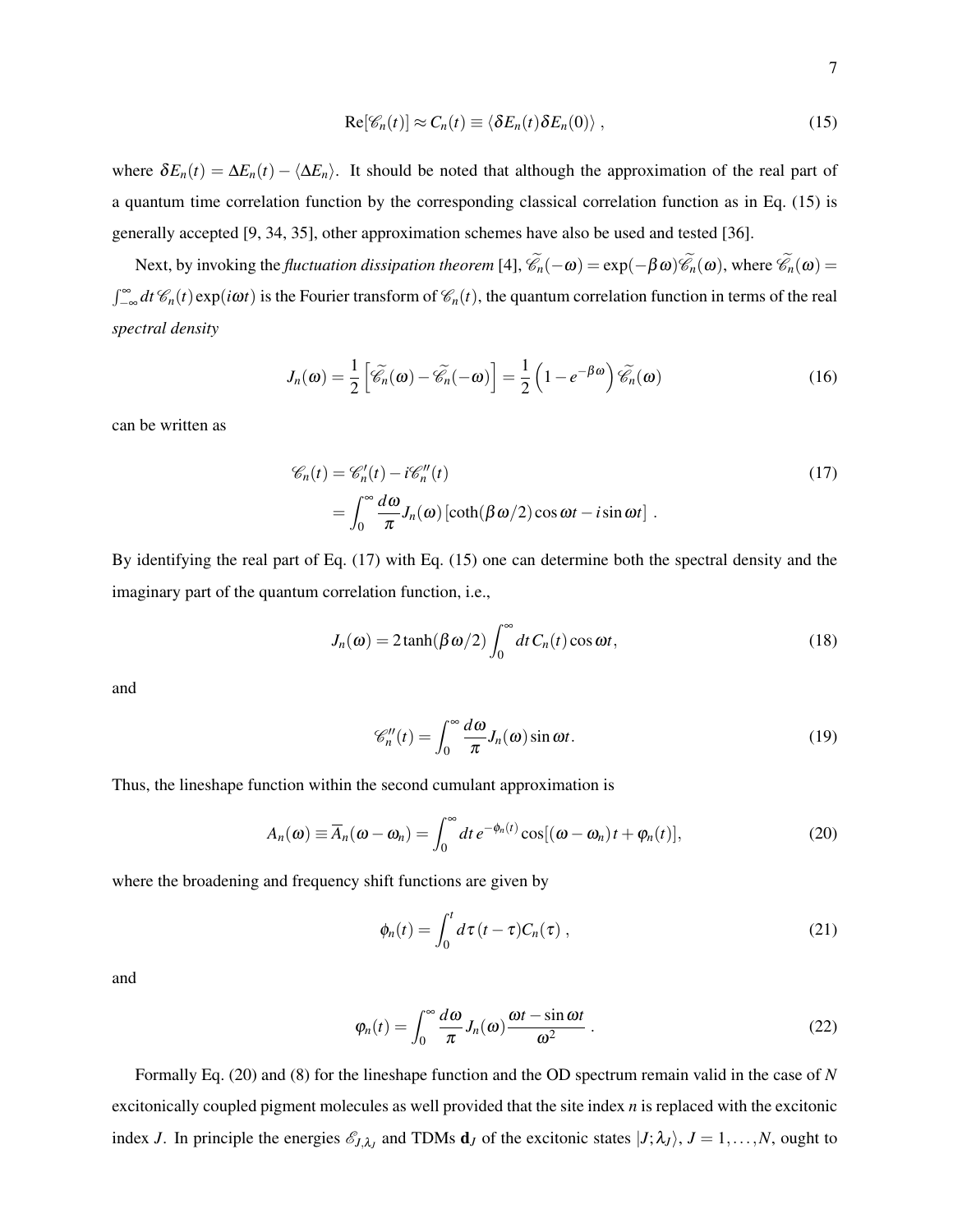be determined from QC calculations by considering all *N* pigments as a single quantum system. Since such computational approach is still prohibitively expensive a practical alternative is to use an *effective Hamiltonian* for determining the time series  $\Delta E_J(t) = \mathcal{E}_J(t) - \mathcal{E}_0(t)$  and  $\mathbf{d}_J(t)$  from  $\Delta E_n(t)$  and  $\mathbf{d}_n(t)$  of the individual pigments. Assuming that the latter interact via a point dipole-dipole interaction

$$
V_{nm} = \frac{1}{4\pi\epsilon_0 \epsilon_r} \left[ \frac{\mathbf{d}_n \mathbf{d}_m}{r_{nm}^3} - 3 \frac{(\mathbf{d}_n \cdot \mathbf{r}_{nm})(\mathbf{d}_m \cdot \mathbf{r}_{nm})}{r_{nm}^5} \right],
$$
(23)

where  $\varepsilon_r$  is the relative dielectric permitivity of the medium,  $\mathbf{r}_n$  is the position vector of pigment *n*, and  $\mathbf{r}_{nm} = \mathbf{r}_m - \mathbf{r}_n$ , the eigenvalue equation one needs to solve at every MD timestep is

$$
\sum_{m} [(\Delta E_n \delta_{nm} + V_{nm}) - \Delta E_J \delta_{nm}] c_m^{(J)} = 0.
$$
 (24)

In term of the coefficients  $c_n^{(J)} = \langle J | n \rangle$  the excitonic TDMs are

$$
\mathbf{d}_J = \sum_n \langle J | n \rangle \, \mathbf{d}_n \,. \tag{25}
$$

Next, by rewriting the Hamiltonian (2) in diagonal form (i.e., in terms of noninteracting excitons)  $H =$  $\sum_{J} H_J = \sum_{J,\lambda_J} |J;\lambda_J\rangle \mathscr{E}_{J,\lambda_J} \langle J;\lambda_J|,$  it follows

$$
\left\langle \hat{\mu}_{m,j}^{\dagger}(0)\hat{\mu}_{n,i}(t) \right\rangle = \sum_{J} \langle J|n\rangle d_{n,i} d_{m,j} \langle m|J\rangle \left\langle e^{iH_0 t} e^{-iH_J t} \right\rangle, \tag{26}
$$

and

$$
\sum_{n,m} \left\langle \hat{\mu}_{m,j}^{\dagger}(0) \hat{\mu}_{n,i}(t) \right\rangle = \sum_{J} d_{J,i} d_{J,j} \left\langle e^{iH_0 t} e^{-iH_J t} \right\rangle. \tag{27}
$$

Inserting Eq. (27) into Eq. (5) one obtains the desired OD spectrum of the excitonic system

$$
I(\omega) \propto \omega \sum_{J} d_{J}^{2} A_{J}(\omega) , \qquad (28)
$$

where

$$
A_J(\omega) = \text{Re} \int_0^\infty dt e^{i\omega t} \left\langle e^{iH_0 t} e^{-iH_J t} \right\rangle.
$$
 (29)

# B. Polaron model

An alternative approach for calculating the OD spectrum of a PPC at finite temperature is based on the so-called *polaron model*, according to which the excitonically coupled pigment molecules (excitons) interact with the vibronic modes (phonons) of the system [7, 25]. The corresponding model Hamiltonian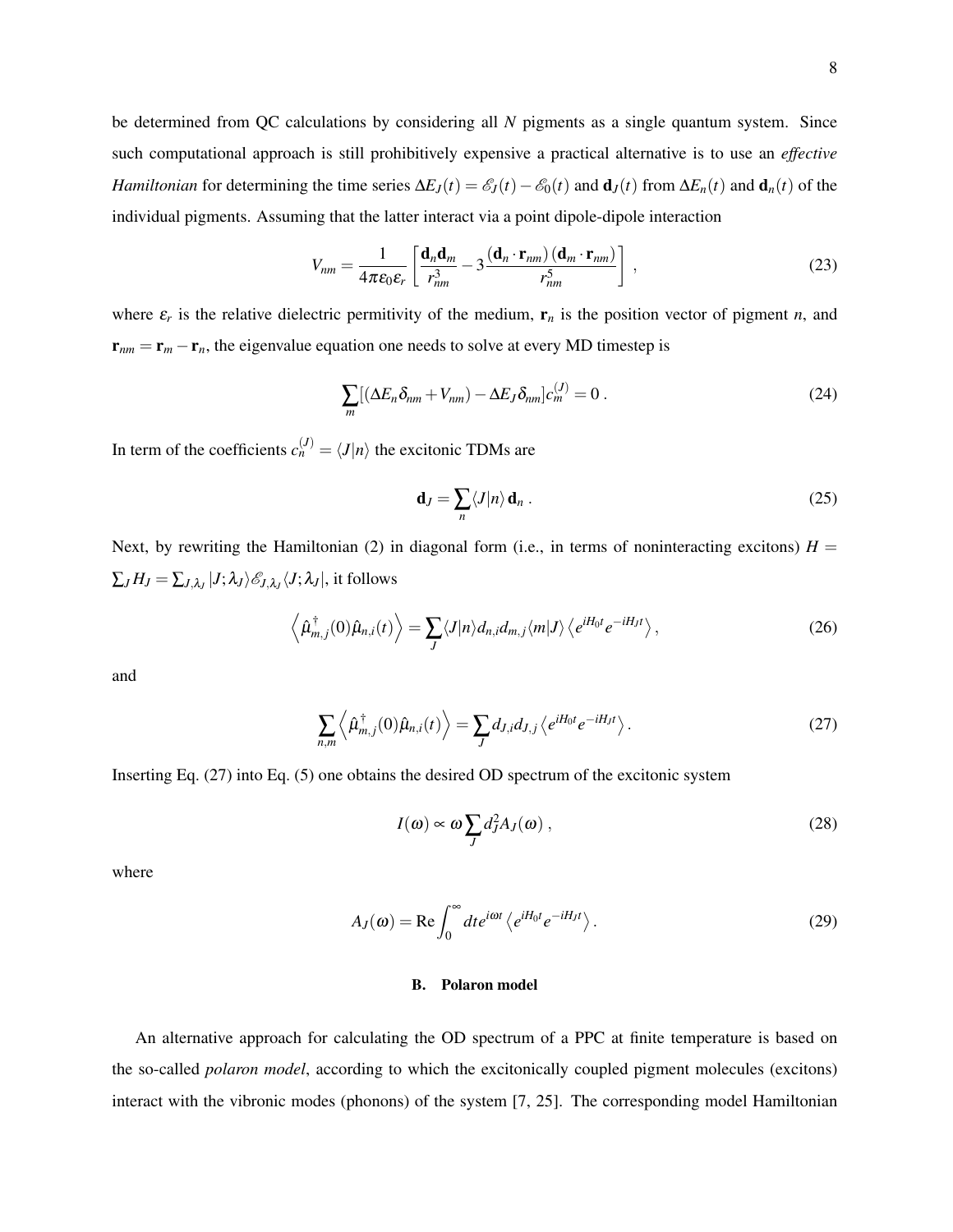$$
H = H_{ex} + H_{ph} + H_{int} \tag{30}
$$

$$
H_{ex} = \sum_{n} \varepsilon_n B_n^{\dagger} B_n + \sum_{n \neq m} V_{nm} B_n^{\dagger} B_m = \sum_{J} E_J B_J^{\dagger} B_J, \qquad (31)
$$

$$
H_{ph} = \sum_{n,\alpha} \omega_{\alpha} b_{n\alpha}^{\dagger} b_{n\alpha}, \qquad (32)
$$

$$
H_{int} = \sum_{n\alpha} g_{\alpha} \omega_{\alpha} B_n^{\dagger} B_n (b_{n\alpha}^{\dagger} + b_{n\alpha}). \qquad (33)
$$

In the exciton Hamiltonian  $H_{ex}$  the operator  $B_n^{\dagger}(B_n)$  creates (destroys) an electronic excitation  $\varepsilon_n$  on the  $n^{th}$ pigment (modeled as a two level system), while*Vnm* describes the excitonic coupling between the pigments *n* and *m*. The eigenstates of *Hex* are *excitons* (delocalized electronic excitations) characterized by the creation (annihilation) operator  $B_J^{\dagger}$  ( $B_J$ ) and energy  $E_J$ . The index  $J = 1, ..., N$  labels the excitonic states upon increasing energy. Similarly, the operator  $b_{n\alpha}^{\dagger}$  ( $b_{n\alpha}$ ) in the phonon Hamiltonian  $H_{ph}$  creates (annihilates) a vibronic mode  $\omega_{\alpha}$  at site *n*. Finally,  $H_{int}$  describes the interaction between excitons and phonons. For simplicity one assumes that both the phonon spectrum  $\omega_{\alpha}$  and the exciton-phonon coupling constant  $g_{\alpha}$  are site independent. The stationary states corresponding to (31) are excitons "dressed" with a phonon cloud and are referred to as *polarons*. The parameters in the polaron model, i.e.,  $\varepsilon_n$ ,  $V_{nm}$ ,  $g_\alpha$  and  $\omega_\alpha$ , ought to be determined either empirically or from combined MD/QC simulations.

To illustrate the calculation of the OD spectrum within the framework of the polaron model, for simplicity, one assumes that all pigments are identical (i.e., ε*<sup>n</sup>* and the TDMs *d<sup>n</sup>* are the same for each pigment). Formally, by replacing the site index *n* with *J*, the OD spectrum is given by Eqs. (7),(8) and (13), with  $\Delta H_J = H_{ex} + H_{int}$ . Using Eq. (31) one finds

$$
\langle \Delta H_J \rangle = E_J \equiv \omega_J \,, \tag{34}
$$

and

$$
\mathscr{C}_J(t) = \langle \delta H_J(t) \delta H_J(0) \rangle = \langle H_{int}(t) H_{int}(0) \rangle = \sum_{n,\alpha} g_{\alpha}^2 \omega_{\alpha}^2 \langle \rho_n(t) \rho_n(0) \rangle \langle A_{n\alpha}(t) A_{n\alpha}(0) \rangle , \qquad (35)
$$

where, by definition, the electronic excitation number operator  $\rho_n(t) = e^{iH_{ext}} B_n^{\dagger} B_n e^{-iH_{ext}}$ , and the phonon field operator  $A_{n\alpha}(t) = b_{n\alpha}^{\dagger}e^{i\omega_{\alpha}t} + b_{n\alpha}e^{-\omega_{\alpha}t}$ . In terms of the Bose-Einstein distribution function,  $N(\omega)$  =  $1/(e^{\beta \omega} - 1)$ , the (site independent) phonon field correlation function in Eq. (35) can be expressed as [4, 7, 31]

$$
D_{\omega_{\alpha}}(t) \equiv \langle A_{n\alpha}(t)A_{n\alpha}(0) \rangle = [N(\omega_{\alpha}) + 1]e^{-i\omega_{\alpha}t} + N(\omega_{\alpha})e^{i\omega_{\alpha}t}
$$
  
=  $\coth(\beta \omega_{\alpha}/2) \cos(\omega_{\alpha}t) - i\sin(\omega_{\alpha}t)$ . (36)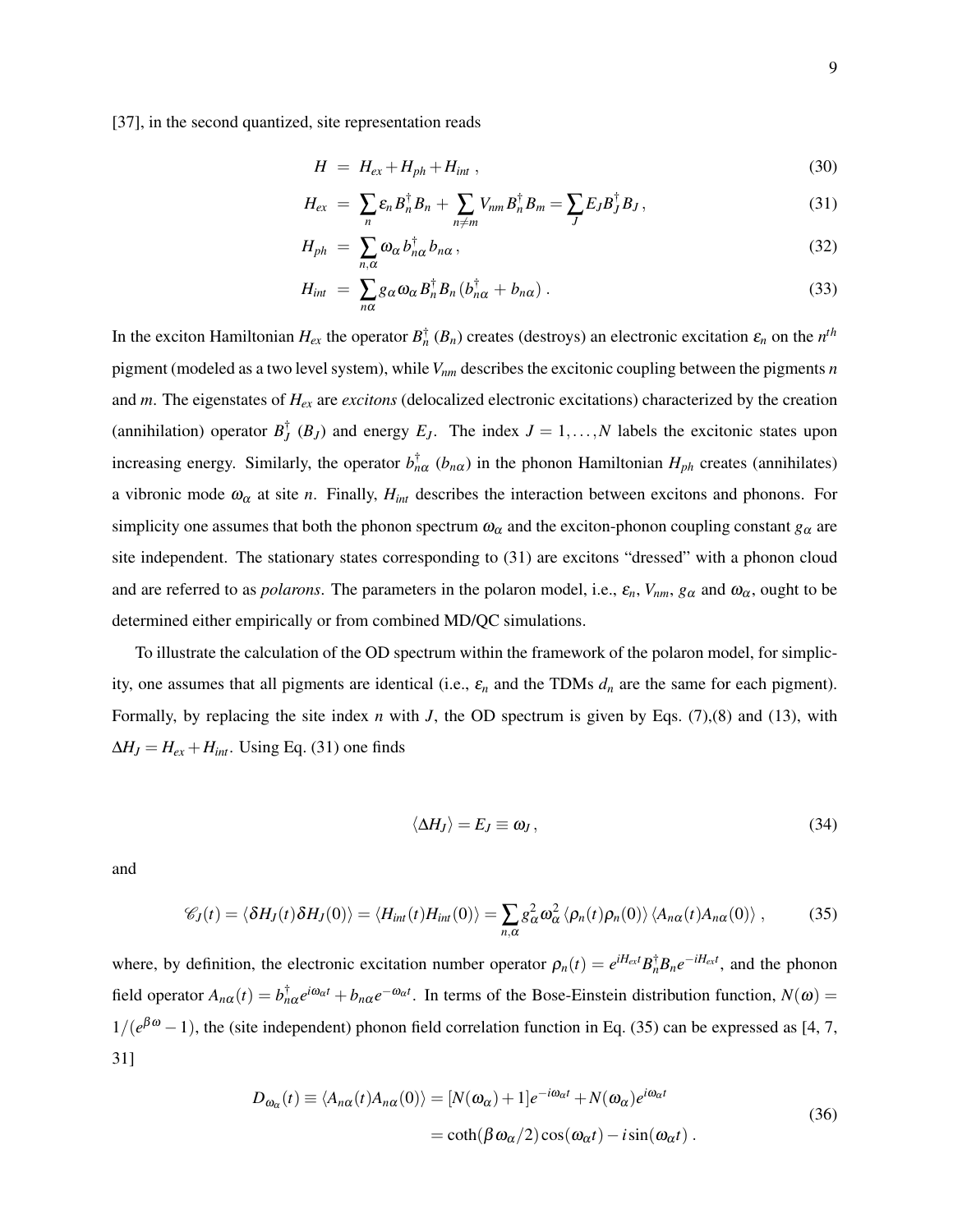The excitonic factor in the correlation function (35) can also be readily calculated with the result

$$
F_J(t) = \sum_n \langle \rho_n(t) \rho_n(0) \rangle = \sum_{J'} e^{i(E_J - E_{J'})t} \sum_n |\langle n|J \rangle|^2 |\langle n|J' \rangle|^2.
$$
 (37)

In general,  $|F_J(t)| < 1$  and this factor is responsible for the so-called *exchange narrowing* of the lineshape function. In the absence of excitonic coupling between pigments, i.e.,  $V_{nm} \approx 0$ , the index *J* in (37) identifies with a particular site index  $m = 1, ..., N$ , resulting in  $F_{J=m}(t) = 1$ , i.e., as expected, there is no exchange narrowing. Next, by introducing the *phonon spectral density*

$$
J(\omega) = \pi \sum_{\alpha} g_{\alpha}^2 \omega_{\alpha}^2 \delta(\omega - \omega_{\alpha}) = \pi \omega^2 \sum_{\alpha} g_{\alpha}^2 \delta(\omega - \omega_{\alpha}), \qquad (38)
$$

the sought quantum correlation function (35) assumes the general form

$$
\mathscr{C}_J(t) = F_J(t)\mathscr{C}_n(t) , \qquad (39)
$$

where

$$
\mathscr{C}_n(t) = \int_0^\infty \frac{d\omega}{\pi} J(\omega) \left[ \coth(\beta \omega/2) \cos(\omega t) - i \sin(\omega t) \right]. \tag{40}
$$

As mentioned before, in the absence of excitonic coupling  $F<sub>J</sub>(t) = 1$ , and Eqs. (39)-(40) formally coincides with Eq. (17), thus suggesting that in this case the polaron model approach and the correlation function method described in Sec. II A for calculating OD spectra are equivalent. However, in principle, the latter approach is more general than the former because it treats the environment beyond the harmonic heat bath approximation, albeit within the cumulant approximation. The determination of  $J(\omega)$  from Eq. (38) requires the seemingly unattainable knowledge of the energies  $\omega_{\alpha}$  of *all* phonons, together with their corresponding coupling constants  $g_\alpha$ . This problem is similar to the spin-boson model description of the coupling between protein motion and electron transfer processes [38] that can be solved by evaluating the spectral function from the energy gap fluctuations  $\delta E_n(t)$  as described in the previous sections. On the other hand, Eq. (38) provides a simple physical interpretation of the spectral function. Indeed, if one regards the environment in a PPC as an equivalent harmonic-phonon heat bath then one can interpret the magnitude of the spectral functions as a measure of the coupling strength to phonons of that particular frequency. In general, the complex structure of the spectral function (determined from the combined MD/QC calculations according to Eq. (18); see also Fig. 5b) indicates that all inter and intra molecular vibronic modes within a wide range of frequencies will contribute to the lineshape function. Hence, attempts to use simplified model spectral functions appear to be unrealistic even if these may lead to absorption spectra that match the experimental results.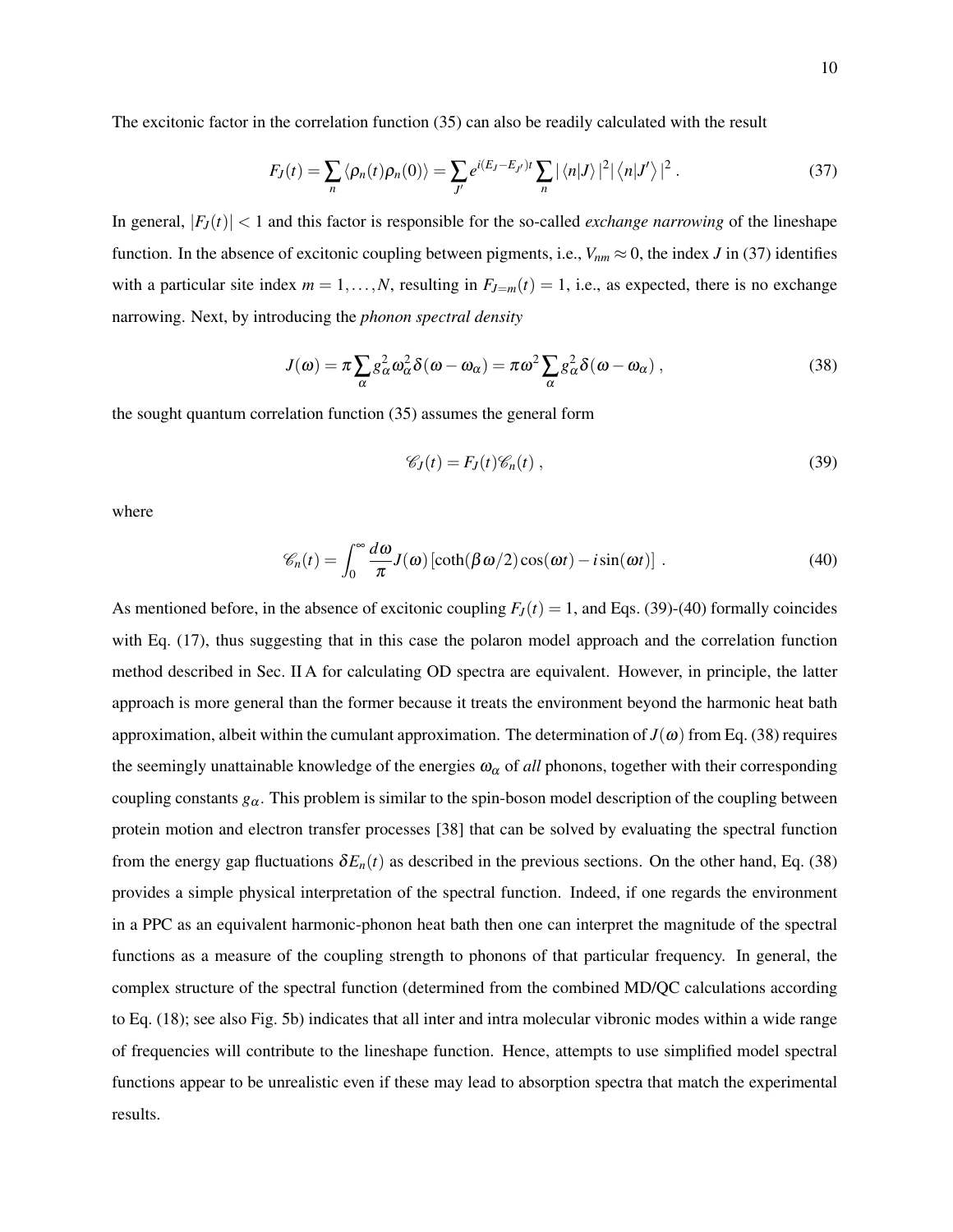#### C. Circular dichroism

By definition, the CD spectrum  $I_{CD}(\omega)$  is the difference between  $I_L(\omega)$  and  $I_R(\omega)$ , the OD spectra for left and right circularly polarized light, respectively. Unlike in the case of the OD spectrum, the calculation of  $I_{CD}(\omega)$  even within the leading order approximation requires taking into account the spatial variation of the light field across the PPC as well as the excitonic coupling between the pigment molecules regardless how small this may be [16]. The sensitivity of the CD spectrum to geometrical and local details of the PPC makes it a quantity difficult to predict by theoretical modeling. The CD spectrum is given by[5]

$$
I_{CD}(\omega) = \frac{1}{4} [I_L(\omega) - I_R(\omega)] \propto \omega \operatorname{Re} \int_0^\infty dt \, e^{i\omega t}
$$
  
 
$$
\times \sum_{n,m} \frac{\pi}{\lambda} \varepsilon_{ijk}(\mathbf{r}_n)_k \left\langle \hat{\mu}^{\dagger}_{m,i}(0) \hat{\mu}_{n,i}(t) \right\rangle
$$
 (41)

where  $\lambda$  is the wavelength of the incident light and  $\varepsilon_{ijk}$  is the unit antisymmetric tensor of rank 3. Inserting Eq. (26) into (41) and making use of Eq. (29), one obtains

$$
I_{CD}(\omega) \propto \omega \sum_{J} R_{J} A_{J}(\omega) , \qquad (42)
$$

where

$$
R_J = \frac{\pi}{\lambda} \sum_{n,m} \langle J|n \rangle [\mathbf{r}_n \cdot (\mathbf{d}_n \times \mathbf{d}_m)] \langle m|J \rangle \tag{43}
$$

is the so-called *rotational strength* of the excitonic state *J*. It should be noted that in the absence of the excitonic coupling all  $R_J = 0$  (because for a given *J* only one coefficient  $\langle J | n \rangle$  is nonzero) and the CD spectrum vanishes. The rotational strength plays the same role for the CD spectrum as the TDM strength for the OD spectrum. Specifically, *R<sup>J</sup>* gives the coupling between the TDM of the excitonic state *J* and the orbital magnetic moment of the other excitons. The coupling to the local magnetic moment is assumed to be small (Cotton effect) and usually is discarded [16, 39].

### III. ELECTRON TRANSFER AT FINITE TEMPERATURE

Another important class of quantum processes in PPCs involves electrons switching between two states. Two examples are electron transfer reactions in PPCs when an electron moves from an orbital on the donor moiety *D* to an orbital on the acceptor moiety *A* and bond formation or bond breaking in an enzyme when electrons shift from a non-bonding state to a bonding state or vice versa. Here only the electron trasfer processes will be considered. An ideal PPC system for studying the electron transfer process is the photosynthetic reaction center (PRC) in photosynthetic bacteria. For quite some time high resolution crystal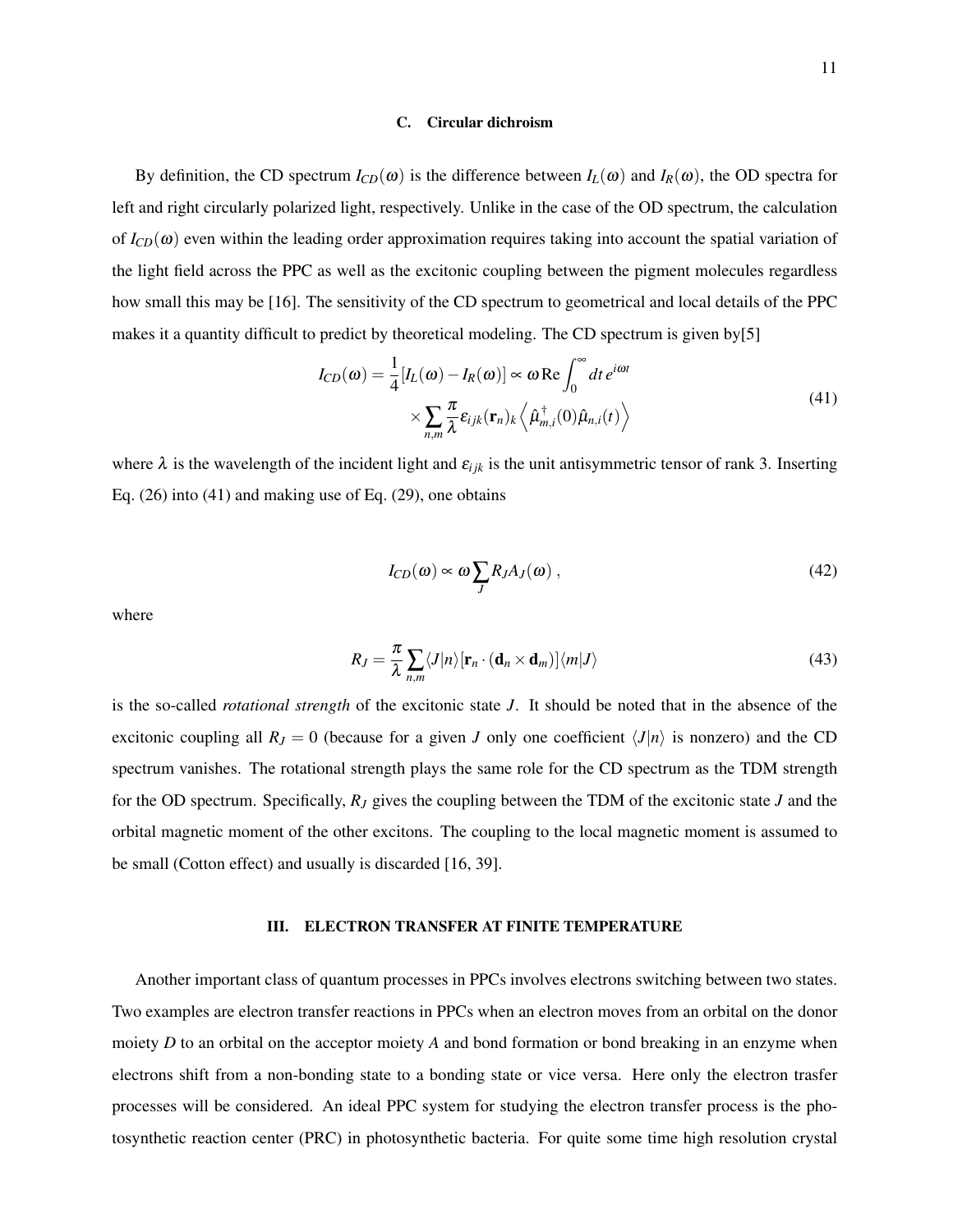

FIG. 2: Left: Structure of the PRC of *Rb. sphaeroides* (entry code 1PCR in Protein Data Bank). For clarity only the backbone of the protein subunits L, M and H are shown. The protein helices are represented by cylinders. The cofactors are labeled, and for clarity their phytyl tails are not shown. Right: Spatial distribution of the cofactors in the PRC. The path of the electrons through the PRC is indicated by the arrows. Graphics rendered with the program VMD [29].

structures are available for PRCs from several species of photosynthetic bacteria, such as *Rhodobacter (Rb.) sphaeroides* [40] shown in Fig. 2. In general, PRCs are formed by three protein subunits, denoted L, M and H. The H subunit is located on the cytoplasmic side of the cell membrane and is anchored to it by a single transmembrane helix. The homologous L and M subunits have five transmembrane helices and display a quasi-twofold rotational symmetry. Several photoactive pigment molecules (termed as cofactors or prosthetic groups) are bound by the L and M subunits in a symmetric fashion and being labeled A and B, respectively. These cofactors, which play a key role in the electron transfer processes within the PRC, consist of (Fig. 2): two BChls that form a strongly interacting dimer called the *special pair* (P*A*, P*B*); two monomeric BChls (B*A*, B*B*) located near the special pair; two bacteriopheophytins (H*A*, H*B*); a pair of *ubiquinone* molecules (Q*A*, Q*B*); and one non-heme iron atom (Fe) [40]. The main steps involved in photosynthetic charge separation in the PRC are as follows: (i) the special pair (the primary electron donor) is excited through the absorption of an incident photon, and then relaxes by transferring an electron through  $B_A$  to  $H_A$  in  $\sim$  3 ps; (ii) the electron is transferred from  $H_A^-$  to  $Q_A$  in  $\sim$  200 ps; (iii)  $Q_A^-$  transfers an electron to  $Q_B$  in  $\sim$  200  $\mu$ s by converting the latter into a semiquinone radical; (iv) during this time the positively charged special pair is neutralized by extracting an electron from a monoheme c-type cytochrome (cyt  $c_2$ ) on the periplasmic side of the membrane (this soluble cytochrome shuttles the electron between the cyt bc<sub>1</sub>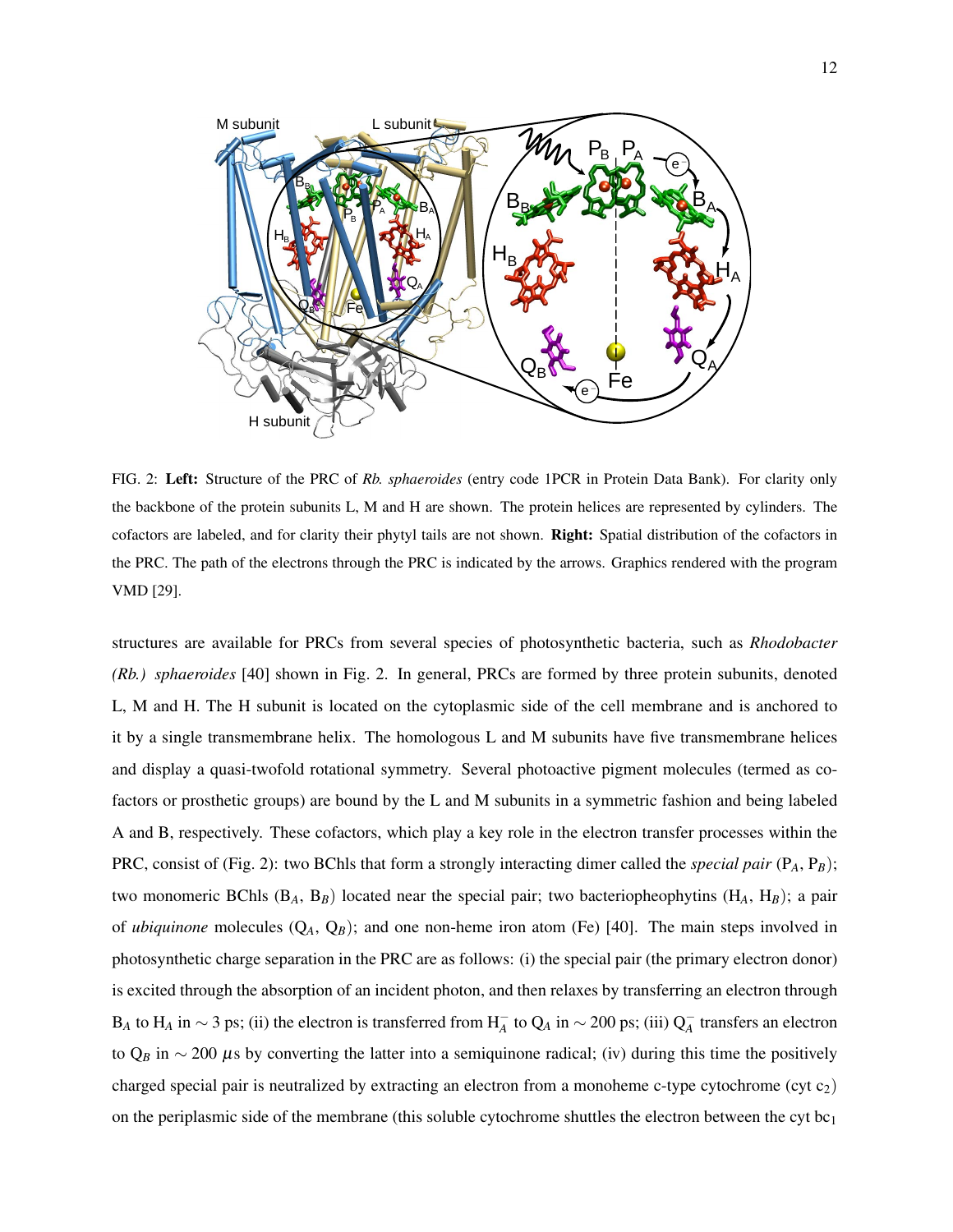complex and the PRC); (v) when another incoming photon is absorbed by the special pair, a second electron flows to  $Q_B^-$  via the same pathway; (vi) this time  $Q_B^{2-}$  is converted into *quinol* (hydroquinone  $Q_BH_2$ ) by the simultaneous uptake of two protons from the cytoplasmic side of the complex; (vii) the quinol diffuses out of the PRC and into the cell membrane that is rich in mobile quinones; (viii) the cycle of electron transfer is completed by the oxidation of the quinol by the cyt bc<sub>1</sub> complex which results in the transfer of protons across the membrane and the re-reduction of cyt  $c_2$ . The transmembrane proton gradient drives the synthesis of ATP, the universal fuel molecule, by ATP synthase.

The electron transfer process can also be formally regarded as a chemical reaction  $AD \rightarrow A^+D^-$ , where *AD* and *A*<sup>+</sup>*D*<sup>−</sup> are the reactant and product states, respectively. The energy expectation values of the two states,  $E_1(t)$  and  $E_2(t)$ , vary in time due to motions along a reaction coordinate, but also due to thermal fluctuations of the remaining degrees of freedom of the PPC. Often the interaction energies which couple the two electronic states involved in the reaction are small compared to the temporal variations of  $E_1(t)$ and  $E_2(t)$ . In this rather typical case the actual reaction process is confined to moments when the two electronic states become energetically degenerate  $[E_1(t) = E_2(t)]$ . Such *curve crossing* processes in PPCs are strongly dependent on the thermal motion of the entire system including the protein matrix, the solvent and the lipid membrane in case of membrane bound PPCs. In a quantum mechanical description, one defines the Hamiltonians  $H_1$  and  $H_2$  that describe the collective motion of the system in the reactant (initial) and product (final) electronic states of the PPC. The weak coupling between the two can be described by a tunneling matrix element *V*.

Just like in the case of optical absorption spectra, the effect of dynamic disorder on the electron transfer processes in PPCs can also be determined by employing the combined MD/QC method described in the previous section. Once the *A* and *D* moieties have been identified the time series of the electronic ground state energies  $E_{1,2}(t_i)$ ,  $i = 0,1,...$ , of the two redox states can be determined by QC calculation for each snapshot *t<sup>i</sup>* along the MD trajectory.

#### A. Cumulant approximation of the electron transfer rate

Assuming that the tunneling matrix element *V* does not change significantly due to the thermal motion of the protein matrix (Condon approximation), within the lowest order of perturbation theory in *V* the electron transfer rate  $k_{ET}$  in a PPC can be expressed as [31]

$$
k_{ET} = |V|^2 \int_{-\infty}^{\infty} dt \left\langle e^{iH_1 t} e^{-iH_2 t} \right\rangle \tag{44}
$$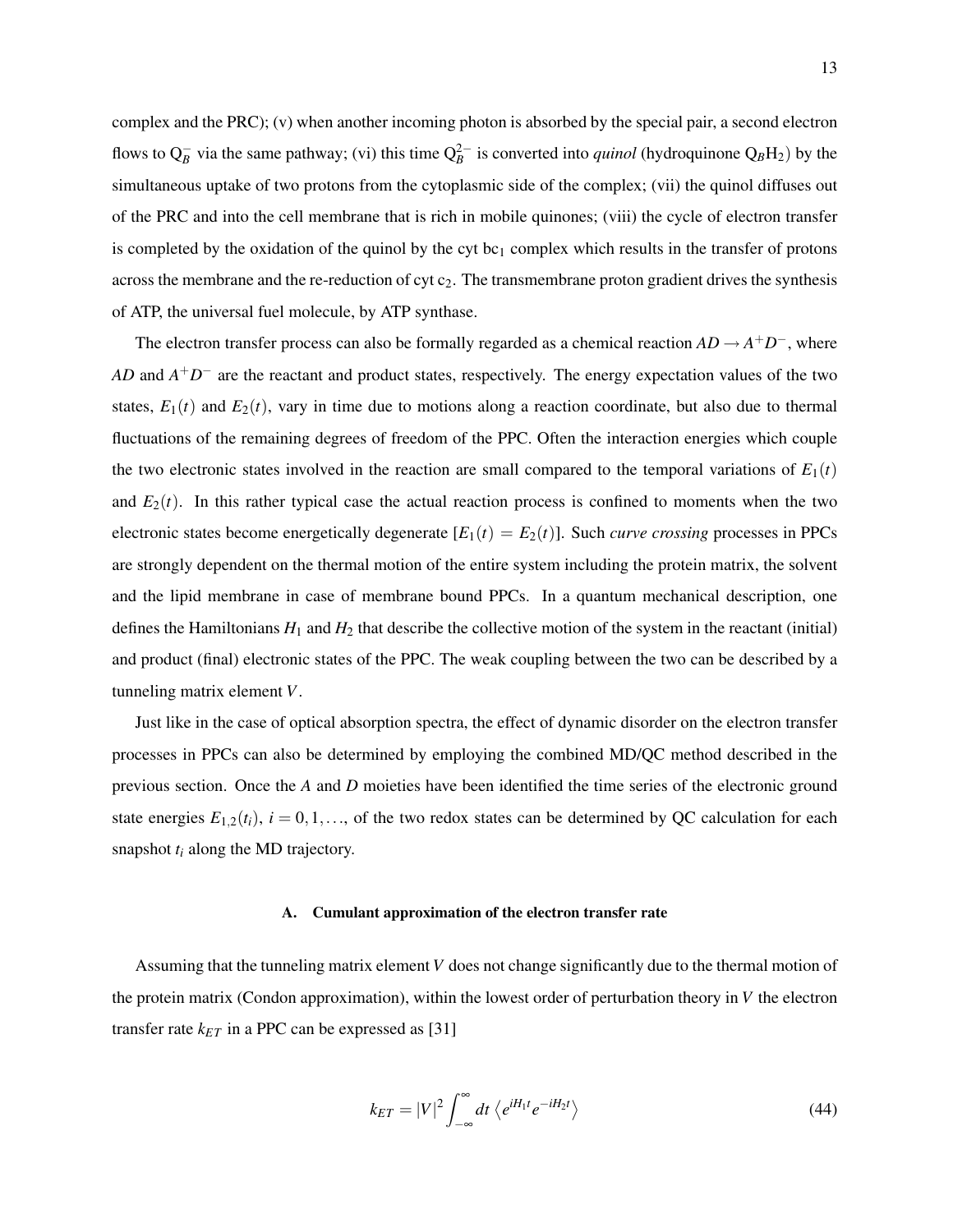$$
k_{ET} \approx |V|^2 \int_{-\infty}^{\infty} dt \exp\left[-i\langle \Delta H \rangle t - \int_0^t d\tau (t-\tau) \mathscr{C}(\tau)\right]
$$
(45)

where  $\Delta H \equiv H_2 - H_1$ ,  $\Delta H(t) = e^{iH_1t} \Delta H e^{-iH_1t}$ ,  $\mathcal{C}(t) = \langle \delta H(t) \delta H(0) \rangle$ , and  $\delta H(t) = \Delta H(t) - \langle \Delta H \rangle$ . By following the same methodology as in the derivation of the OD spectrum of a PPC [cf. Eqs. (14),(15) and (20)] the electron transfer rate can be brought to the form

$$
k_{ET} = 2|V|^2 \int_0^\infty dt \, e^{-\phi(t)} \cos[\varepsilon t - \phi(t)] \,,\tag{46}
$$

where  $\varepsilon = \langle \Delta H \rangle \approx \langle \Delta E(t) \rangle$  is the mean energy gap,

$$
\phi(t) = \int_0^t dt' (t - t') C(t) , \qquad (47)
$$

with  $C(t) = \text{Re}\mathcal{C}(t) \approx \langle \delta E(t) \delta E(0) \rangle$ , and

$$
\varphi(t) = -\mathrm{Im} \int_0^t dt' (t - t') \mathcal{C}(t')
$$
  
= 
$$
\int_0^\infty \frac{d\omega}{\pi} J(\omega) \frac{\omega t - \sin \omega t}{\omega^2},
$$
 (48)

where the spectral function has the usual form

$$
J(\omega) = 2 \tanh(\beta \omega/2) \int_0^\infty dt \, C(t) \cos \omega t \,. \tag{49}
$$

Thus, the calculation of  $k_{ET}$  and  $J(\omega)$  requires in fact only the knowledge of the energy gap time series  $\Delta E(t)$  and not those of the individual energies  $E_{1,2}(t)$ . This simple observation is rather important because most QC methods do not permit the accurate determination of individual energy levels but they can provide energy differences with fairly high precision. A fairly good estimate of the electron transfer rate in PPCs can also be obtained if the energy gap time series ∆*E*(*t*) are determined purely classically instead of combined MD/QC calculations. Knowing the atomic partial charges corresponding to AD and to  $A^-D^+$  one can evaluate  $E_1[\mathbf{R}(t)]$  and  $E_2[\mathbf{R}(t)]$  along the  $\mathbf{R}(t)$  MD trajectory as the Coulomb energies of the acceptor and donor moieties with the protein matrix, to which one adds the redox energies of the states AD and  $A-D^+$ .

In the high temperature limit, one can easily show that the expression of the electron transfer rate derived in this section by applying the cumulant approximation yields in leading approximation the result corresponding to the classical Marcus theory. To show this, one assumes that the correlation function of the energy gap fluctuations has a simple exponential form  $C_M(t) = \Delta^2 exp(-t/\tau)$ , where  $\Delta^2 = \langle \delta E^2 \rangle =$  $\langle \Delta E^2 \rangle - \langle \Delta E \rangle^2$  is the variance of the energy gap fluctuations and  $\tau$  is the corresponding relaxation time. Thus, the integrals in (47) and (49) can be performed exactly with the results

$$
\phi_M(t) = \Delta^2 \tau \left[ t - \tau \left( 1 - e^{-t/\tau} \right) \right] \approx \frac{\Delta^2}{2} t \quad \text{for} \quad t \ll \tau , \tag{50}
$$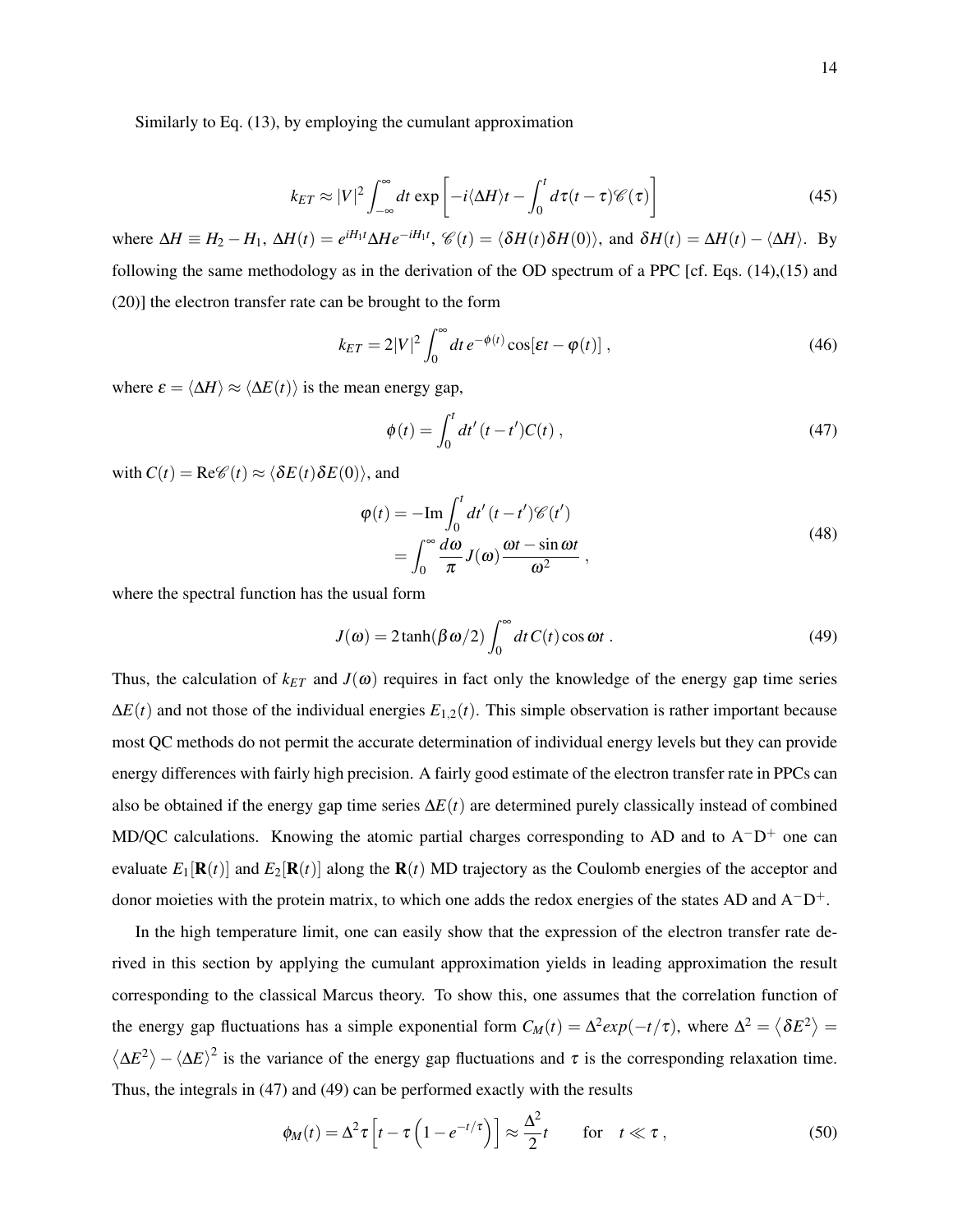and

$$
J_M(\omega) = 2 \tanh(\beta \omega/2) \frac{\beta \Delta^2}{1 + (\omega \tau)^2} \approx \frac{\beta \Delta^2 \omega \tau}{1 + (\omega \tau)^2},
$$
\n(51)

where the high temperature limit  $\beta \omega \ll 1$  has been assumed. Note that the maximum of the spectral function  $J_M(\omega)$  corresponds to the energy gap

$$
\varepsilon_M = \frac{\beta \Delta^2}{2} \,. \tag{52}
$$

Within the same range of approximations the phase factor (48) becomes

$$
\varphi_M(t) \approx t \int_0^\infty \frac{d\omega}{\pi} \frac{J_M(\omega)}{\omega} = \varepsilon_M t \; . \tag{53}
$$

Inserting Eqs (53),(50) into (46) and performing the Gaussian integral, one obtains the well known Marcus formula [31, 41, 42]

$$
k_M = 2\sqrt{2\pi} \frac{|V|^2}{\Delta} \exp\left[-\frac{(\varepsilon - \varepsilon_M)^2}{2\Delta^2}\right].
$$
 (54)

Since in general the spectral function (49) has a complex structure [7, 8] the simple exponential approximation of the correlation function  $C(t)$  may not be justified so that differences between the electron transfer rates calculated with the simple Marcus formula (54) and with the cumulant approximation (46) may be expected even at high temperatures.

# B. Spin-boson model of coupling to a heat bath

Electron transfer between donor and acceptor moieties in a PPC can conveniently be described in terms of the *spin–boson model*. Similarly to the polaron model in the case of optical absorption in PPCs, in the spin–boson model the electronic degrees of freedom are treated as a two state system (one for the reactants and one for the products) and the nuclear degrees of freedom of the protein matrix are approximated by a harmonic heat bath. The name of spin–boson model stems from the fact that the two state electron transfer system is equivalent to a spin– $\frac{1}{2}$  system while the atomic motion is described by a set of independent bosons. Fore example, this model has been successfully applied to investigate the primary electron separation process in the photosynthetic reaction center of *Rhodopseudomonas viridis* by focusing on how the thermal oscillations of the protein atoms couple to the various transfer steps of an electron moving along the prosthetic groups [38]. The key new aspects of the spin–boson model description of electron transfer in PPCs is two-fold: first, all model parameters are determined from molecular dynamics simulations, thus requiring only the knowledge of the atomic resolution crystal structure of the PPC; second, the spin–boson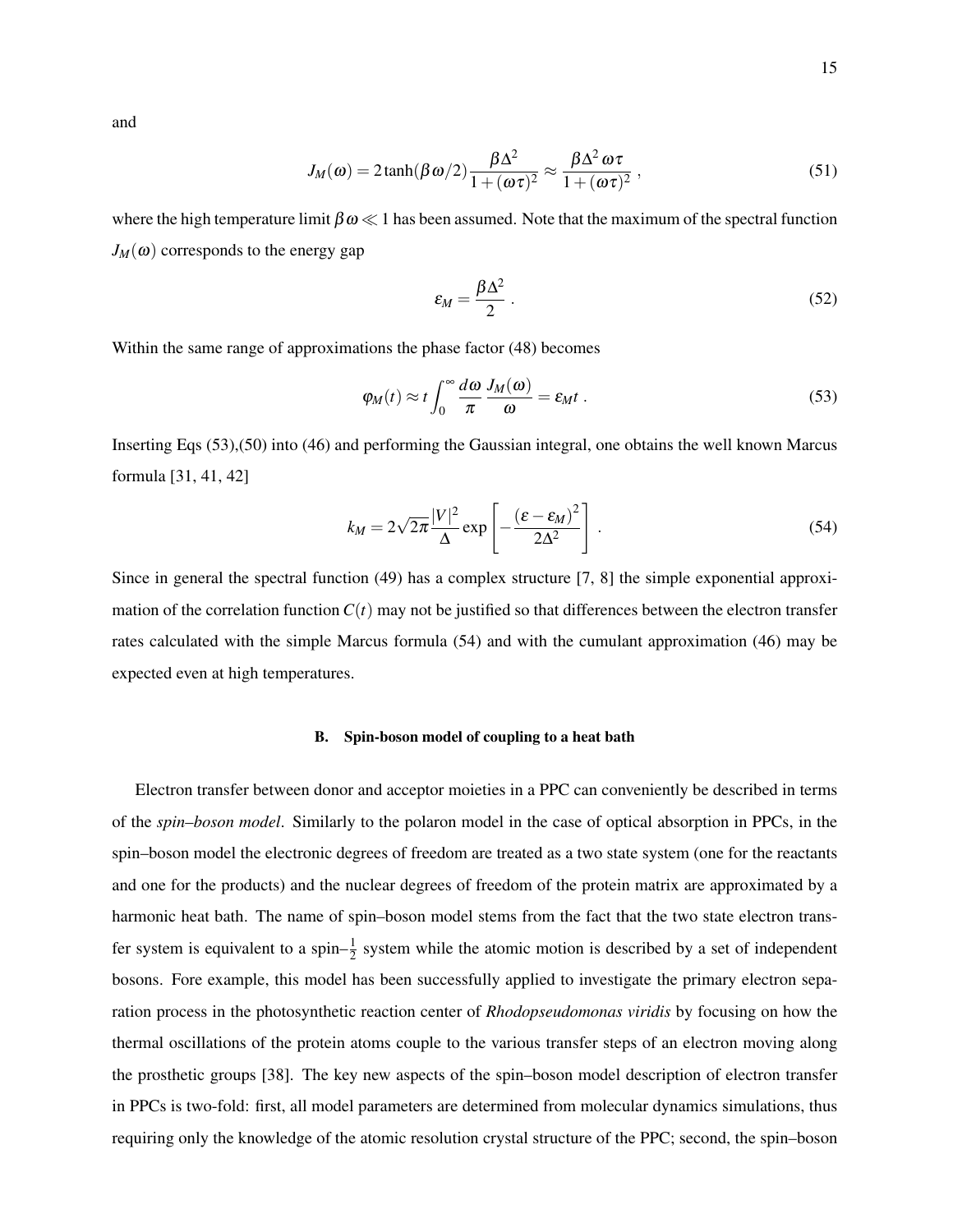model accounts for all vibrational modes of the PPC by means of the phonon spectral function that, similarly to the polaron model, can be determined from the time autocorrelation function of the energy gap corresponding to the product and reactant states. The spin–boson model may not only yield qualitatively different predictions than models involving a small number of vibrational modes coupled to the electron transfer, but it certainly makes the role of the medium surrounding an electron transfer reaction appear in a new light: essentially all motions of the environment are coupled significantly to the reaction. The reason is surprisingly simple and applies clearly to the case of a PPC: the coupling between electron transfer and medium is due to the Coulomb interaction. This interaction, however, is long range and encompasses a very large volume. The coupling results then from small additive contributions of many motions rather than from a few dominant modes.

A detailed review of the theory of the spin–boson model can be found in [43]. In the case of a PPC the electron transfer reaction is described in terms of the two–state Hamiltonian, written both in first and second quantized forms

$$
\hat{H}_{el} = V \sigma_x - \frac{1}{2} \varepsilon \sigma_z = \sum_{n=1}^{2} \varepsilon_n B_n^{\dagger} B_n + \sum_{n \neq m=1}^{2} V B_n^{\dagger} B_m , \qquad (55)
$$

where  $\sigma_x, \sigma_z$  are the usual 2 × 2 Pauli matrices,  $\varepsilon = \varepsilon_2 - \varepsilon_1$  is the difference of product state  $\varepsilon_2$  and reactant state  $\varepsilon_1$  energies (energy gap), *V* accounts for the coupling between reactant and product states (the coupling originating from tunneling of the electron between electron donor and electron acceptor moieties), and  $B_{1,2}$  ( $B_1^{\dagger}$ )  $_{1,2}^{T}$ ) are the annihilation (creation) fermionic operators of the two redox states. The medium thermal motion is described through an ensemble of independent harmonic oscillators (phonons) with the Hamiltonian

$$
H_{ph} = \sum_{\alpha} \sum_{n=1}^{2} \omega_{\alpha} b_{n\alpha}^{\dagger} b_{n\alpha} .
$$
 (56)

Here  $b_{n,\alpha}$  ( $b_{n,\alpha}^{\dagger}$ ) creates (destroys) a phonon (vibronic) mode with frequency  $\omega_{\alpha}$  in the *n*-th redox state. The coupling between the vibrational degrees of freedom and the two–state system is linear

$$
H_{int} = \sum_{\alpha} \sum_{n=1}^{2} g_{\alpha} \omega_{\alpha} B_{n}^{\dagger} B_{n} (b_{n\alpha}^{\dagger} + b_{n\alpha}). \qquad (57)
$$

where  $g_\alpha$  describes the strength of the coupling of the electron transfer to the  $\alpha$ -th mode. The spin–boson Hamiltonian is the sum of all three contributions, i.e.,

$$
H_{sb} = H_{el} + H_{ph} + H_{int} \tag{58}
$$

One may worry at this point that the many parameters which appear in the spin–boson model are impossible to specify uniquely and therefore, the model is either arbitrary or of limited use. However, just like in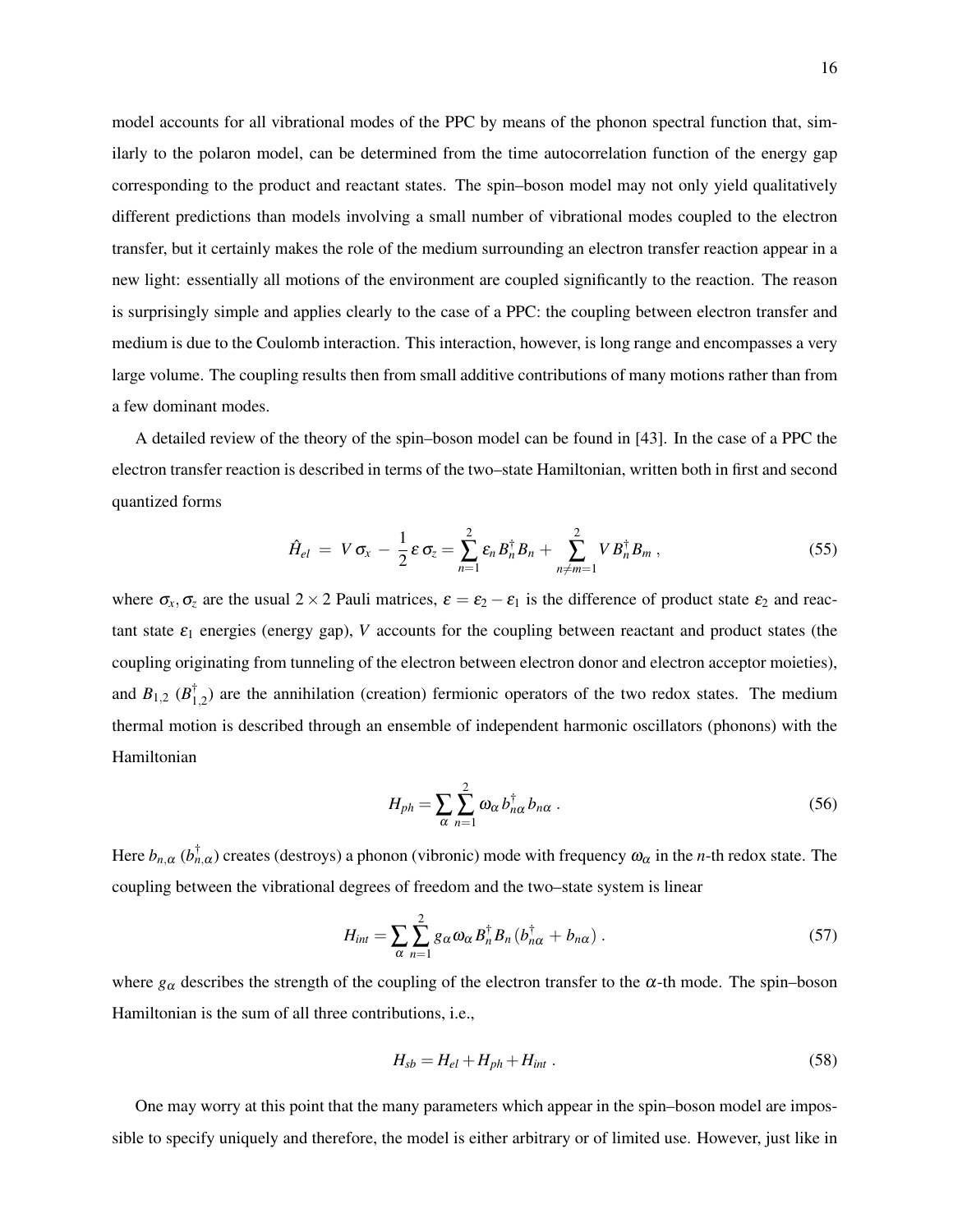the case of the polaron model [7, 8] described above, the value of the spin–boson model [43] lies in the fact that the electron transfer rate can be determined uniquely in terms of the spectral function

$$
J_{sb}(\omega) = \pi \omega^2 \sum_{\alpha} g_{\alpha}^2 \delta(\omega - \omega_{\alpha}), \qquad (59)
$$

the energy gap  $\varepsilon$  and the coupling *V*. Note that Eq. (59) is formally identical with (38), and it can be determined from the real time autocorrelation function  $C(t) \approx \text{Re}[\mathscr{C}(t)]$  of the energy gap fluctuations,  $\delta \varepsilon(t) = \varepsilon(t) - \langle \varepsilon \rangle$ , by means of Eq. (18).

The energy gap time series  $\varepsilon(t)$  and the coupling *V* can be computed either from classical MD simulations or from combined MD/QC calculations. Once  $C(t)$  and  $J_{sb}(\omega)$  have been determined, the electron transfer rate  $k_{sb}$  can be readily calculated by means of Eqs. (46)-(48).

### IV. SIMULATION OF OPTICAL EXCITATIONS

According to the results presented in Sec. II in order to calculate the OD and CD spectra of the B800 and B850 BChls in a single LH2 ring from *Rs. molischianum* first one needs to determine the time series of the Q<sub>y</sub> energy gap  $\Delta E_n(\ell \Delta t)$  and TDM  $\mathbf{d}_n(\ell \Delta t)$ ,  $\ell = 0,1,\ldots,N_t$ , for all individual BChls. This requires two steps: (1) use all atom MD simulations to follow the dynamics of the nuclear degrees of freedom by recording snapshots of the atomic coordinates at times  $t_\ell = \ell \Delta t$ , and (2) use QC calculations to compute  $\Delta E_n$  and  $\mathbf{d}_n$  for each snapshot [7, 8].

### A. Molecular dynamics simulations

The first MD simulation of the LH2 antenna complex from *Rs. molischianum* embedded in a fully solvated lipid bilayer mimicking its native environment was reported in Ref. 7. A perfect 8-fold LH2 ring was constructed starting from the crystal structure (pdb code 1LGH) of *Rs. molischianum* [10] (see Fig. 1). After adding the missing hydrogens, the protein system was embedded in a fully solvated POPC lipid bilayer of hexagonal shape. A total of 16 Cl<sup>−</sup> counterions were properly added to ensure electroneutrality of the entire system of 87,055 atoms. In order to reduce the finite-size effects, the hexagonal unit cell (with side length  $\sim$  60Å, lipid bilayer thickness  $\sim$  42Å and two water layers of combined thickness  $\sim$  35Å) was replicated in space by using periodic boundary conditions. The CHARMM27 force field parameters for proteins [44, 45] and lipids [46] were used. Water molecules were modeled as TIP3P [47]. The ground state ESP partial charges for geometry optimized BChls without phytyl tail were determined with the program JAGUAR [48]. The force field parameters for BChls were taken from [49, 50] and for lycopenes were determined using the program QUANTA [51]. After energy minimization, the system was subjected to a 2 ns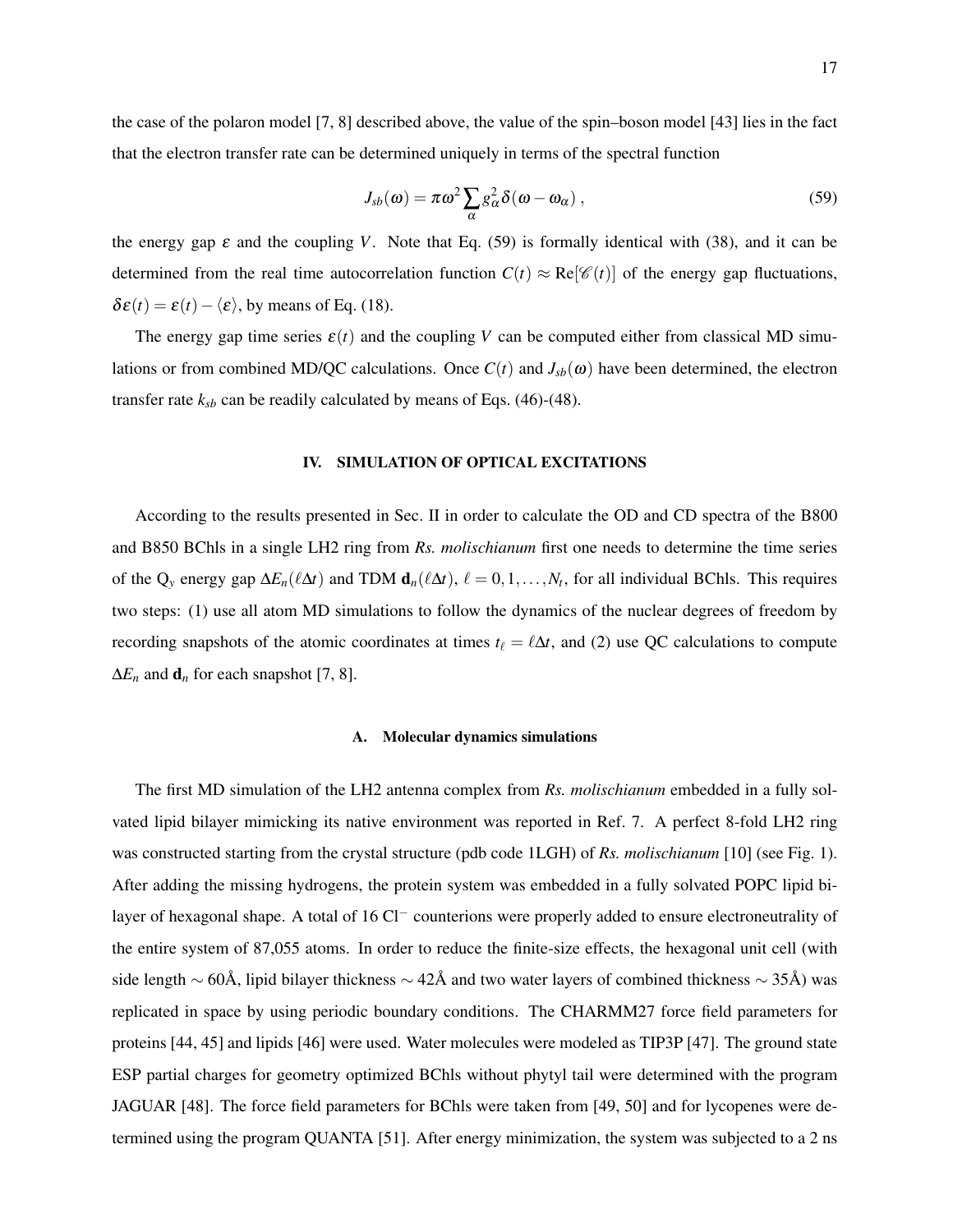

FIG. 3: Normalized DOS,  $\mathcal{N}(\omega)$ , for individual B800 BChls (solid-line), B850 BChls (dashed-line), and B850 excitons (dashed-dotted-line) in LH2 from *Rs. Molischianum* computed as binned histograms of the corresponding Q*<sup>y</sup>* excitation energy time series obtained from combined MD/QC simulations. Whether the charge fluctuations of the BChls' environment are included (thick-lines) or not (thin-lines) make an important difference in  $\mathcal{N}(\omega)$  only for B800.

long equilibration in the NpT ensemble [52] at normal temperature  $(T = 300 \text{ K})$  and pressure ( $p = 1 \text{ atm}$ ), using periodic boundary conditions and treating the full long-range electrostatic interactions by the PME method [53]. All MD simulations were preformed with the program NAMD 2 [54], with a performance of  $\sim$  8.5 days/ns on 24 CPUs of an AMD 1800+ Beowulf cluster. During equilibration an integration time step of 2 fs was employed by using the SHAKE constraint on all hydrogen atoms [55]. After the 2 ns equilibration a 1 ps production run with 1 fs integration step was carried out with atomic coordinates saved every other timestep, resulting in  $N_t = 500$  MD snapshots with  $\Delta t = 2$  fs time separation. These configuration snapshots were used as input for the QC calculations.

#### B. Quantum chemistry calculations

The time series of the Q*<sup>y</sup>* transition energies ∆*E<sup>n</sup>* and dipole moments d*<sup>n</sup>* of individual BChls can be determined only approximately from the configuration snapshots obtained from MD simulations. The level of approximation used is determined by: (i) the actual definition of the optically active *quantum system*, i.e., the part of the system that is responsible for light absorption and needs to be treated quantum mechanically; (ii) the actual choice of the QC method used in the calculations; and (iii) the particular way in which the effect of the (classical) environment on the quantum system is taken into account in the QC calculations. Because the optical properties of BChls are determined by the cyclic conjugated  $\pi$ -electron system of the macrocycle the quantum system was restricted to a truncated structure of the BChl restricted to the porphyrin plane [8, 9, 56]. Although in general the different truncation schemes yield excitation energy time series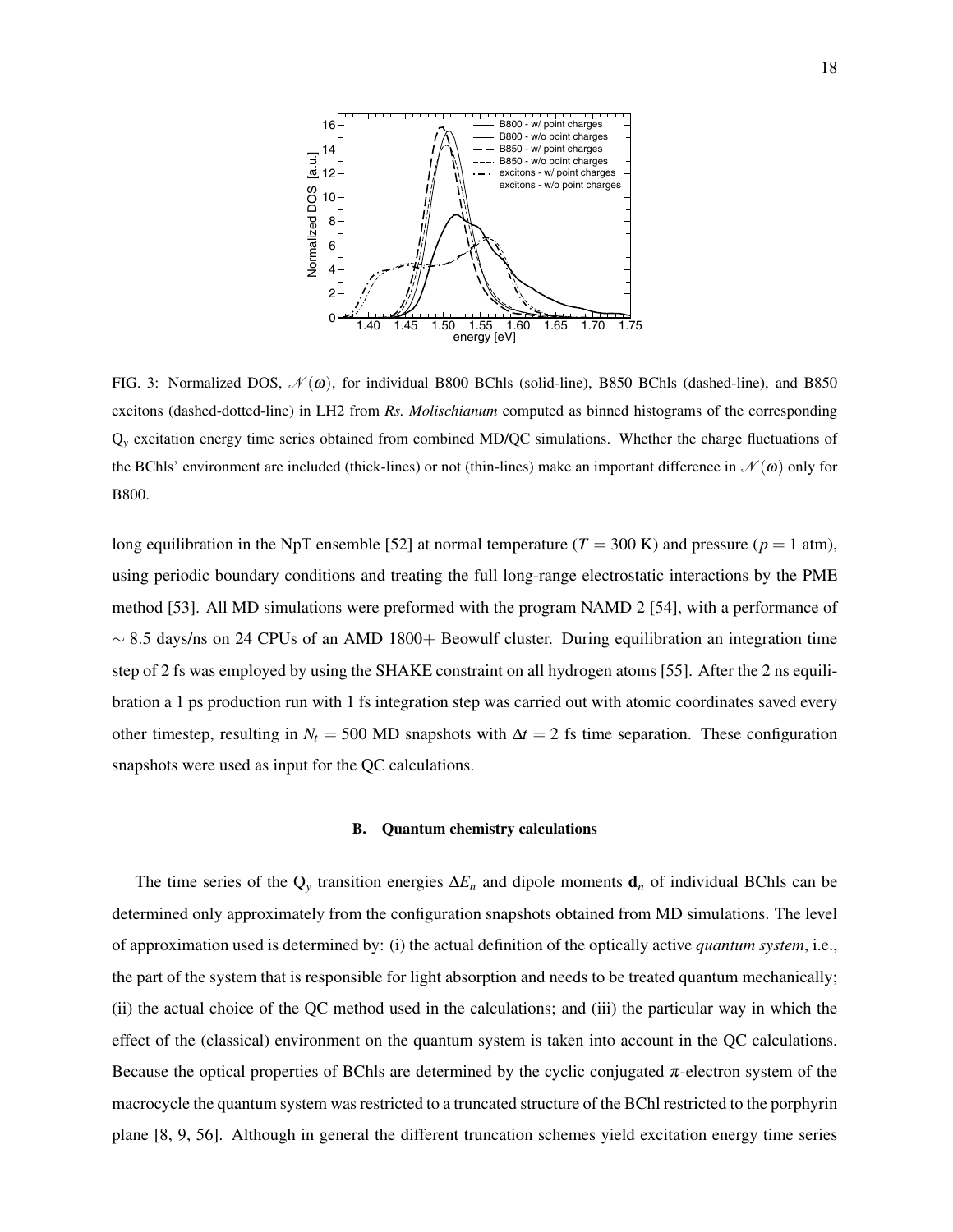with shifted mean values, the corresponding energy fluctuations, which play the main role in calculating the optical absorption properties of PPC at room temperature in their native environment, are less sensitive to the actual size of the truncated pigment. On the other hand, however, the required computational effort can be reduced dramatically through such truncation of the quantum system.

The preferred method for calculating the  $Q<sub>y</sub>$  excitations of the truncated BChls is Zerner's semiempirical intermediate neglect of differential overlap method parametrized for spectroscopy (ZINDO/S) within the single-point configuration interaction singles (CIS) approximation [57, 58]. Because it is much faster and more accurate than most of the computationally affordable *ab initio* QC methods (e.g., the Hartree-Fock (HF) CIS method with the minimal STO-3G<sup>∗</sup> basis set), ZINDO/S CIS has been extensively used in the literature to compute low lying optically allowed excited states of pigment molecules [8, 22, 24, 59, 60]. The ZINDO/S method is integral part of standard QC program packages such as HyperChem [61] and GAUSSIAN 98 [62].

The effect of the environment on the quantum system can be taken into account through the electric field created by the partial point charges of the environment atoms, including those BChl atoms that were removed during the truncation process. Thus, the dynamics of the nuclear degrees of freedom (described by MD simulation) have a two-fold effect on the fluctuations of the  $Q_y$  state, namely they lead to: (1) conformational fluctuation of the (truncated) BChls, and (2) a fluctuating electric field created by the thermal motion of the corresponding atomic partial charges. The relative importance of these two effects on the time series ∆*En*(*t*) were estimated by performing the QC calculations both in the presence and in the absence of the point charges [8]. For each case, a total of 12,000 (500 snapshots  $\times$  24 BChls) ZINDO/S calculations were performed with a performance of ~2.3 min/CPU (~0.7 min/CPU) for each calculation with (without) point charges on a workstation with dual 3GHz Xeon EM64T CPU.

### C. Energy gap density of states

The 1 ps long time series of the Q<sub>y</sub> excitation energies  $\Delta E_n(t_\ell)$  and TDMs  $\mathbf{d}_n(t_\ell)$ ,  $(t_\ell = \ell \Delta t; \ell = 0, \ldots, N_t;$  $N_t = 499$ ;  $\Delta t = 2$  fs) computed with the described combined MD/QC method for both B850 (*n* = 1,...,16) and B800 (*n* = 17,...,24) BChls in a LH2 ring from *Rs. molischianum* are sufficiently long for calculating the DOS of the Q*<sup>y</sup>* excitation energies and the corresponding OD and CD spectra [8].

Figure 3 shows the  $Q_y$  energy gap DOS,  $\mathcal{N}(\omega)$  [Eq. (10)], of the individual B800 (solid-lines) and B850 (dashed-lines) BChls calculated as normalized binned histograms of the time series  $\Delta E_{B800} \equiv \Delta E_n(t_\ell)$  with  $n = 17, \ldots, 24$ , and  $\Delta E_{B850} \equiv \Delta E_n(t_\ell)$  with  $n = 1, \ldots, 16$ , respectively. In the absence of the point charge distribution of the environment  $\mathcal{N}(\omega)$  for B800 and B850 (thin-lines) are almost identical, having peak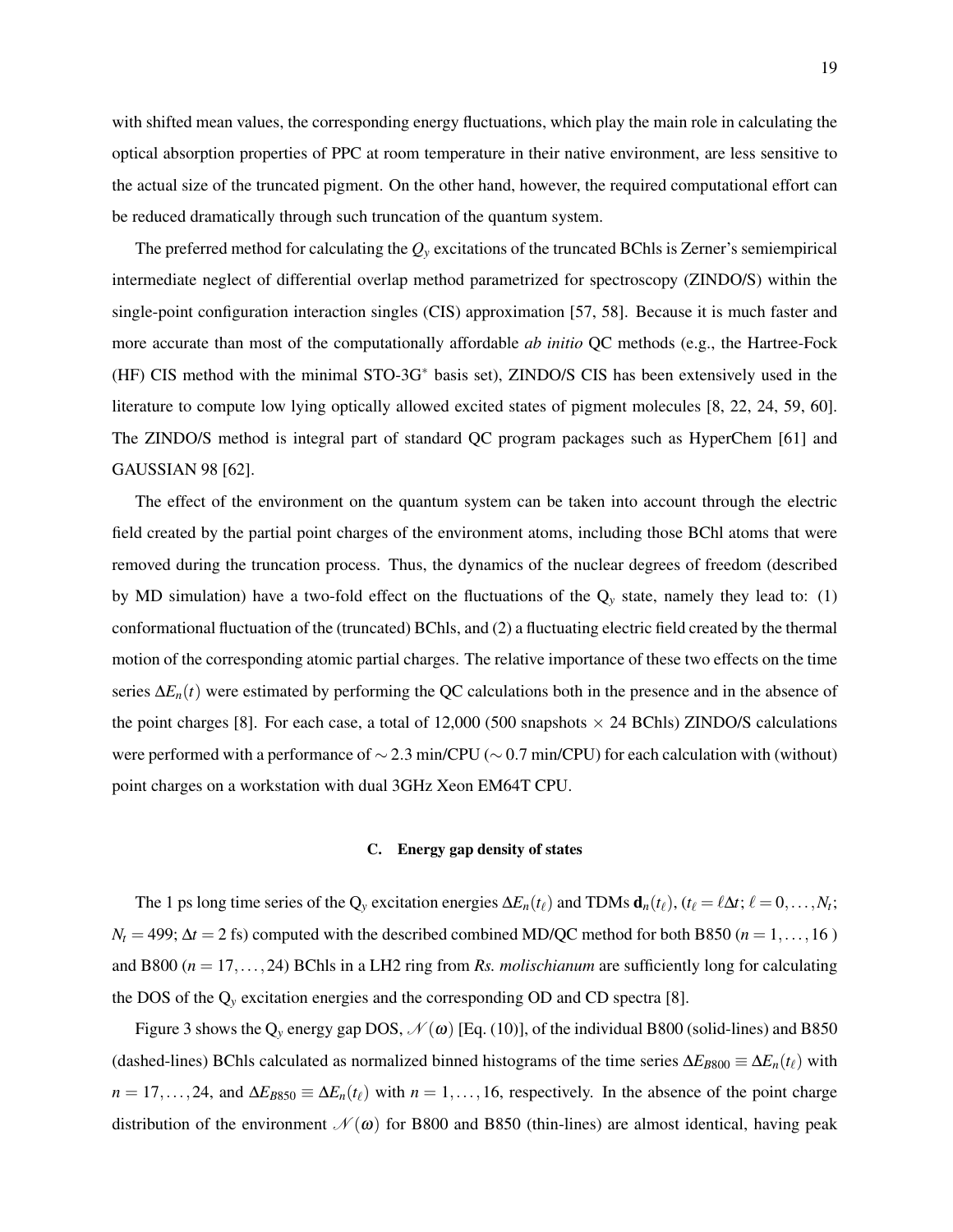

FIG. 4: Absorption spectrum  $I_{DOS}(\omega)$  of LH2 for *Rs. molischianum* calculated as a combined DOS of B800 BChls and B850 excitons weighted by the corresponding dipole strengths (solid line).  $I_{DOS}(\omega)$  was blueshifted by 20 meV in order to overlay its B850 peak with the corresponding one in the experimental OD spectrum [30] (dashed line). Inset: Average transition dipole moments  $\langle d_I \rangle$  corresponding to the  $J = 1, \ldots, 16$  B850 excitonic states. Both  $\langle d_I \rangle$ and the corresponding error bars are expressed relative to the mean dipole moment of individual B850s.



FIG. 5: (a) Normalized autocorrelation function  $C(t)/C(0)$  of the energy gap fluctuations  $\delta E(t) = E(t) - \langle E \rangle$  for individual B800 (dashed line) and B850 (solid line) BChls, calculated using Eq. . The mean square energy gap fluctuations are  $C_{B800}(0) = 3.16 \times 10^{-3}$  eV<sup>2</sup> and  $C_{B850}(0) = 8.68 \times 10^{-4}$  eV<sup>2</sup>. (b) Spectral density function *J*(*w*) for B800 (dashed-line) and B850 (solid-line) obtained according to Eq. (18).

position at 1.51 eV (817 nm) and 1.515 eV (818 nm), and full width at half maximum (FWHM) 51 meV and 59 meV, respectively. It should be noted that essentially the same mean energy gap of 1.5 eV was obtained in similar MD/QC calculations by Mercel et al. [9] for BChl solvated in methanol also at room temperature. These results indicate that the thermal motion of the nuclei in individual BChls lead to  $Q<sub>y</sub>$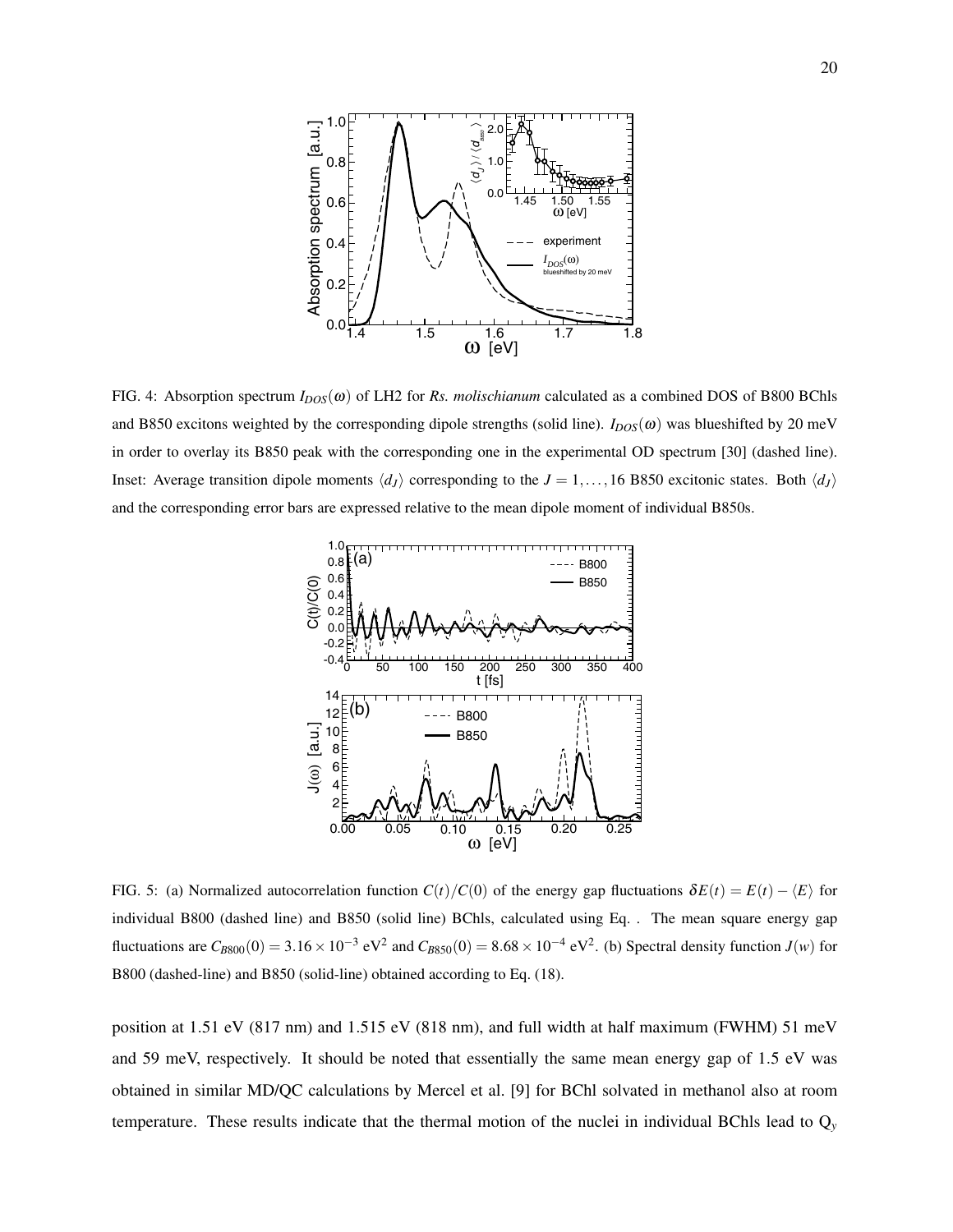energy gap fluctuations that are insensitive to the actual nature of the *nonpolar* environment. Since in LH2 from *Rs. molischianum* the B800s (B850s) are surrounded by polar (nonpolar) residues, it is not surprising that once the point charges of the environment are taken into account in the QC calculations  $\mathcal{N}(\omega)$  changes dramatically only in the case of B800. Indeed, as shown in Fig. 3, in the presence of the point charges (thick-lines) the peak of  $\mathcal{N}_{B850}(\omega)$  is only slightly red shifted to 1.502 eV (825 nm) and essentially without any change in shape with FWHM≈ 53 meV. By contrast, as a result of the point charges the B800 DOS is not only blue shifted but it becomes asymmetric and almost twice as broad with FWHM≈ 100 meV. Thus, in spite of a small blueshift to 1.528 eV (811 nm) of the peak of  $\mathcal{N}_{B800}(\omega)$  the mean value of the energy gap  $\langle \Delta E_{B800} \rangle$  = 1.556 eV (797 nm) is increased considerably, matching rather well the experimental value of 800 nm.

The excitonic energies time series  $\Delta E_I(t_\ell)$ ,  $J = 1, \ldots, 16$ , of the B850 BChls were determined by solving for each MD snapshot, within the point-dipole approximation, the eigenvalue equation (24). In calculating the matrix elements (23)  $r_n$  was identified with the position vector of the Mg atom in the *n*-th BChl. Consistent with the Condon approximation, the magnitude of the computed B850 TDM time series exhibited a standard deviation of less than 4% about the average value  $\langle d_{B850} \rangle = 11.77$  D. The latter is by a factor of  $k = 1.87$  larger than the experimentally accepted 6.3 D value of the  $Q_y$  TDM of BChl [63]. By rescaling the TDMs from the ZINDO/S calculations to match their experimental value, and by setting  $\varepsilon_r = 1.86$ , one obtains for the mean value of the nearest neighbor dipolar coupling energies between B850s 27 meV≈ 220 cm<sup>-1</sup> within a protomer and 24 meV≈ 196 cm<sup>-1</sup> between adjacent heterodimers. As expected, the DOS of the excitonic energies (Fig. 3, dashed-dotted-line), computed as a binned histogram of  $\Delta E_J(t_\ell)$ , is not sensitive to whether the point charges of the environment are included or not in the B850 site energy calculations.

The mean excitonic TDMs, calculated from Eq. (25) and expressed in terms of  $\langle d_{B850} \rangle$ , are shown as an inset in Fig. 4. The error bars represent the standard deviation of the time series  $d_J(t_\ell)$ . As expected, most of the dipole strength is amassed into the lowest three excitonic states [7, 8].

According to Eqs. (8) and (9)-(10) a rough estimate of the OD spectrum of the B800 BChls and B850 excitons is given by the corresponding TDM strength weighted DOS

$$
I_{DOS}(\omega) \propto \omega \left[ \sum_{J} d_{J}^{2} \langle \delta(\omega - \Delta E_{J}) \rangle + \sum_{B800} d_{B800}^{2} \langle \delta(\omega - \Delta E_{B800}) \rangle \right],
$$
 (60)

where the *B800* index in the last term means summation over all B800 BChls. Figure 4 shows the calculated  $I_{DOS}(\omega)$  blueshifted by 20 eV (solid-line) in order to match the B850 peak position with the one in the experimental OD spectrum [22, 30] (dashed-line). While the B850 band and the relative heights of the two peaks in  $I_{DOS}(\omega)$  match rather well the experimental data, the position and the broadening of the B800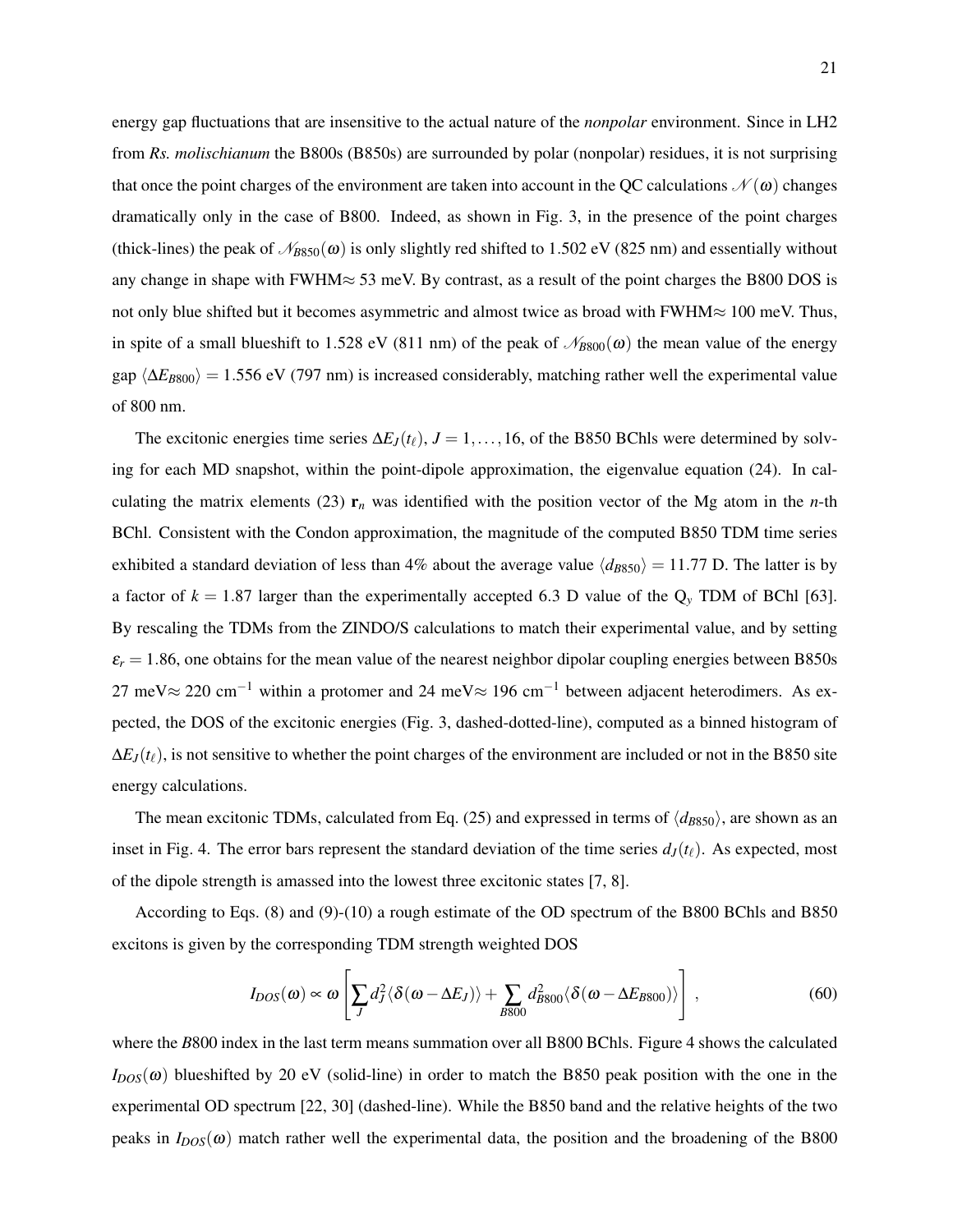peak do not. This result clearly shows that in general peak positions in optical spectra may be shifted from the corresponding peak positions in the excitation energy spectrum due to correlation effects between the ground and optically active excited states. The latter may also lead to different line broadening of the corresponding peaks. Therefore, methods for simulating optical spectra in which the position of the peaks are identified with the computed excitation energies (stick spectrum) are not entirely correct and using instead more sophisticated methods that include quantum correlation effects should be preferred.

## D. Linear absorption spectrum

According to Eq. (20) and (18) the lineshape functions of the individual B850 and B800 BChls is the (classical) autocorrelation function  $C_n(t) = \langle \delta E_n(t) \delta E_n(0) \rangle$  of the energy gap fluctuation  $\delta E_n(t) = \Delta E_n(t) \langle \Delta E_n \rangle$  determined from combined MD/QC calculations. Since the LH2 ring from *Rs. molischianum* has an eight-fold symmetry, for best statistics one calculates a single time correlation function  $C_{B800}(t)$  [ $C_{B850}(t)$ ] by averaging over all B800 [B850] BChls according to the formula

$$
C_{\alpha}(t_{\ell}) = \frac{1}{M} \sum_{m} \left[ \frac{1}{N_{t} - \ell} \sum_{k=1}^{N_{t} - \ell} \delta E_{m}(t_{\ell} + t_{k}) \delta E_{m}(t_{k}) \right],
$$
  
where  $M = 8$ ,  $m = 17, ..., 24$  for  $\alpha = B800$ ,  
and  $M = 16$ ,  $m = 1, ..., 16$  for  $\alpha = B850$ . (61)

The normalized correlation functions  $C_{\alpha}(t)/C_{\alpha}(0)$ ,  $\alpha \in \{B800, B850\}$ , are plotted in Fig. 5a.  $C_{\alpha}(0)$  =  $\langle \delta E^2 \rangle$  represents the variance of the energy gap fluctuations with  $C_{B800}(0) = 3.16 \times 10^{-3}$  eV<sup>2</sup> and  $C_{B850}(0) = 8.68 \times 10^{-4}$  eV<sup>2</sup>. Both correlation functions have a qualitatively similar behavior with the following features: (i) sharp decay to negative values in the first 9 fs, (ii) a  $\sim$  18.5 fs period oscillatory component with uneven amplitudes, and (iii) vanishingly small magnitude after  $t \gtrsim 400$  fs. The spectral densities  $J_\alpha(\omega)$  for B800 and B850, determined according to Eq. (18), are shown in Fig. 5b. The prominent peak about  $\omega_p = 0.22$  eV is due to the fast initial decay of  $C_\alpha(t)$  and it is most likely due to strong coupling of the pigment to an intramolecular  $C=O$  vibronic mode [7, 9]. The complex structure of the spectral functions indicate that all inter and intra molecular vibronic modes with frequency below  $\omega_p$  will contribute to the lineshape function. Hence, attempts to use simplified model spectral functions appear to be unrealistic even if these may lead to absorption spectra that match the experimental results.

The lineshape functions of individual B800 and B850, calculated from Eq. (20), are plotted in Fig. 6a. The origin of the frequency axis corresponds to the mean energy gaps  $\omega_{B800}$  and  $\omega_{B850}$ , respectively. The highly polarized surrounding of the B800 BChls in *Rs. molischianum* renders  $A_{B800}(\omega)$  twice as broad (FWHM≈ 26 meV) as  $A_{B850}(\omega)$  (FWHM≈ 13 meV). Also, the redshift of the peak of the former ( $\Delta \omega \approx$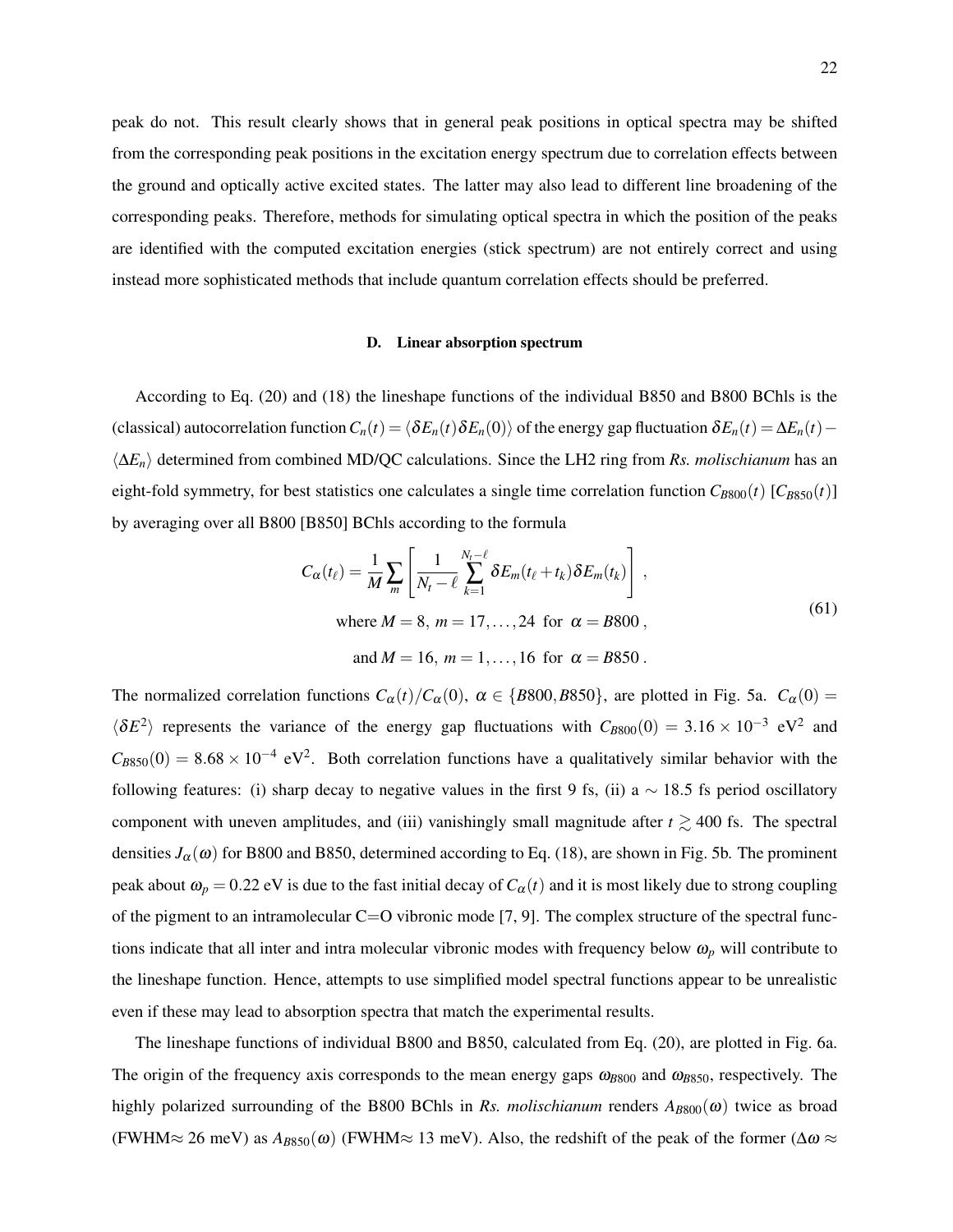

FIG. 6: (a) Lineshape functions  $\overline{A}_{B800}(\Delta \omega)$  (dashed line) and  $\overline{A}_{B850}(\Delta \omega)$  (solid line). (b) Computed (solid line) and experimental (dashed line) absorption spectra (in arbitrary units) of the BChl aggregate in *Rs. Molischianum* LH2. The computed spectrum has been blue shifted by 20 meV for best match.

25 meV) is more than three times larger than that of the latter ( $\Delta \omega \approx 7$  meV).

Although the 1 ps long energy gap time series provide a proper estimate of the B800 and B850 lineshape functions, the same data is insufficient to determine with reasonable accuracy the individual excitonic lineshape functions  $A_J(\omega)$ . Thus, by neglecting the effect of *exchange narrowing* [16, 39], one can approximate  $A_J(\omega) \approx A_{B850}(\omega)$ , and the OD spectrum of the LH2 BChls becomes

$$
I(\omega) \propto \omega \left[ \sum_{J} d_{J}^{2} \overline{A}_{B850} (\omega - \omega_{J}) + 8 d_{B800}^{2} \overline{A}_{B800} (\omega - \omega_{B800}) \right],
$$
 (62)

where  $\omega_J = \langle \Delta E_J \rangle$ . As shown in Fig. 6b, *I*( $\omega$ ) (subject to an overall blueshift of 20 meV) matches remarkably well the experimental OD spectrum, especially if we take into account that it was obtained from the sole knowledge of the high resolution crystal structure of LH2 from *Rs. molischianum* [8]. The reason why both B800 and B850 peaks of  $I(\omega)$  are somewhat narrower than the experimental ones is most likely due to the fact that the effect of static disorder is ignored. Indeed, our calculations were based on a single LH2 ring, while the experimental data is averaged over a large number of such rings. While computationally expensive, in principle, the effect of static disorder could be taken into account by repeating the above calculations for different initial configurations of the LH2 ring and then averaging the corresponding OD spectra.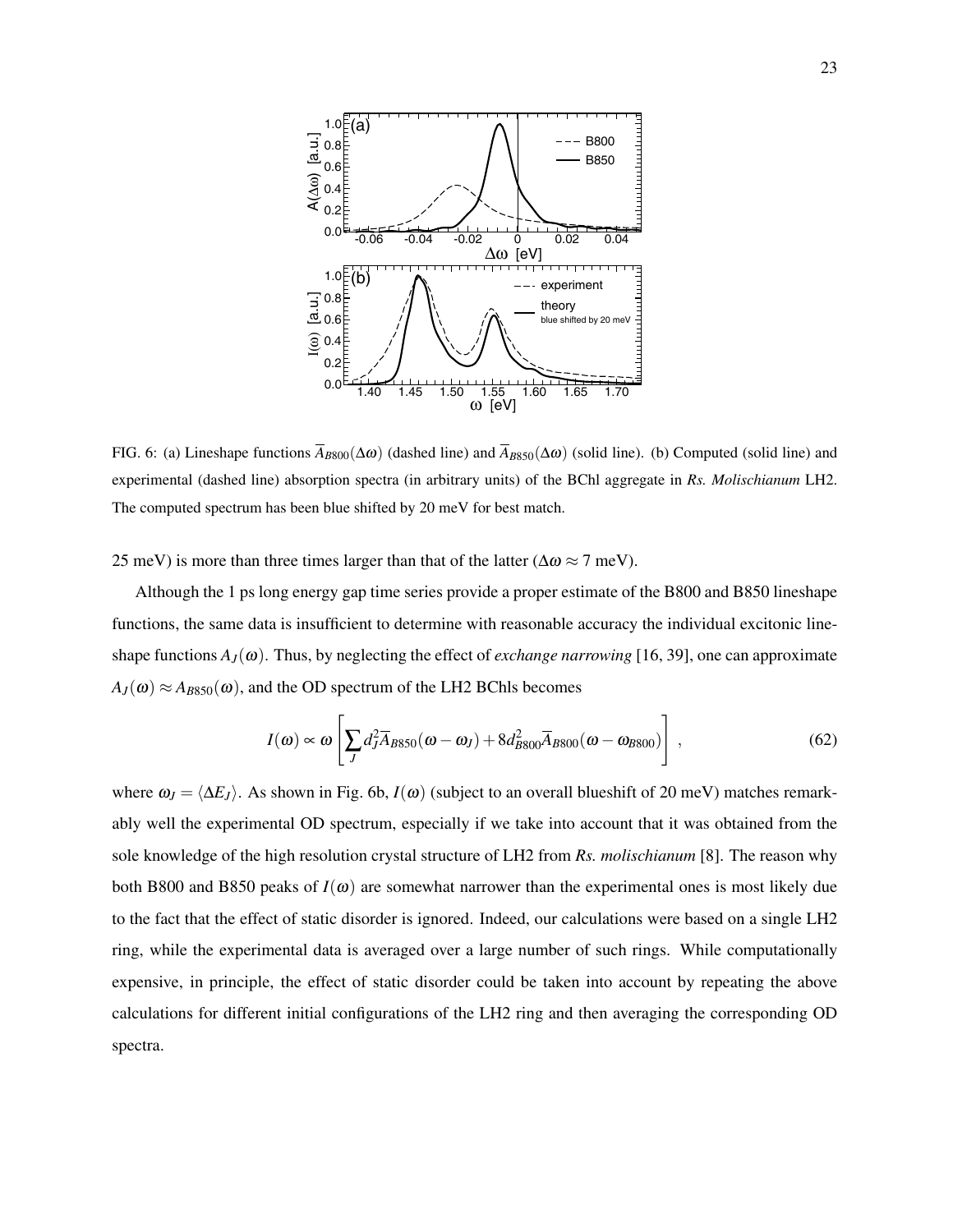

FIG. 7: (a) Mean rotational strength of the excitonically coupled B800 (circle) and B850 (box) BChls as a function of the corresponding excitonic energies. The purpose of the thin lines are to guide the eye. (b) Comparison between the computed (solid line) and experimental CD spectrum of the BChl aggregate in *Rs. Molischianum* LH2.

### E. Circular dichroism spectrum

Using the results from Sec. II C, the calculation of the CD spectrum of the LH2 BChls proceeds along the following two steps [8].

First, the rotational strength of both B850 excitons and B800 BChls is determined using Eq. (43). Here, just like in the case of the point-dipole interaction matrix elements  $(23)$ ,  $\mathbf{r}_n$  represents the position vector of the Mg atom in the *n th* BChl. The calculation of the rotational strength of the B800 BChls requires solving the corresponding excitonic Hamiltonian (24) regardless how small the dipole-dipole coupling is between these BChls. The calculation does not yield either noticeable corrections to the B800 excitation energies or admixture of the corresponding Q*<sup>y</sup>* states, however, it leads to sizable mean rotational strengths as shown in Fig. 7a (filled circles). Similarly to the TDM strengths, the largest (negative) mean rotational strengths are carried by the four lowest B850 excitonic states as shown in Fig. 7a (open squares). The second highest excitonic state also has a sizable rotational strength and is responsible for enhancing the positive peak of the B800 contribution to the CD spectrum.

Second, the CD spectrum is calculated from Eq. (42) where the summation index *J* runs over all B850 and B800 excitonic states and  $A_J(\omega) = \overline{A}_{\alpha}(\omega - \omega_J)$ , with  $\alpha \in \{B850, B800\}$ . The obtained CD spectrum is shown in Fig. 7b (solid-line) and it appears to match fairly well the experimental spectrum (dashed line)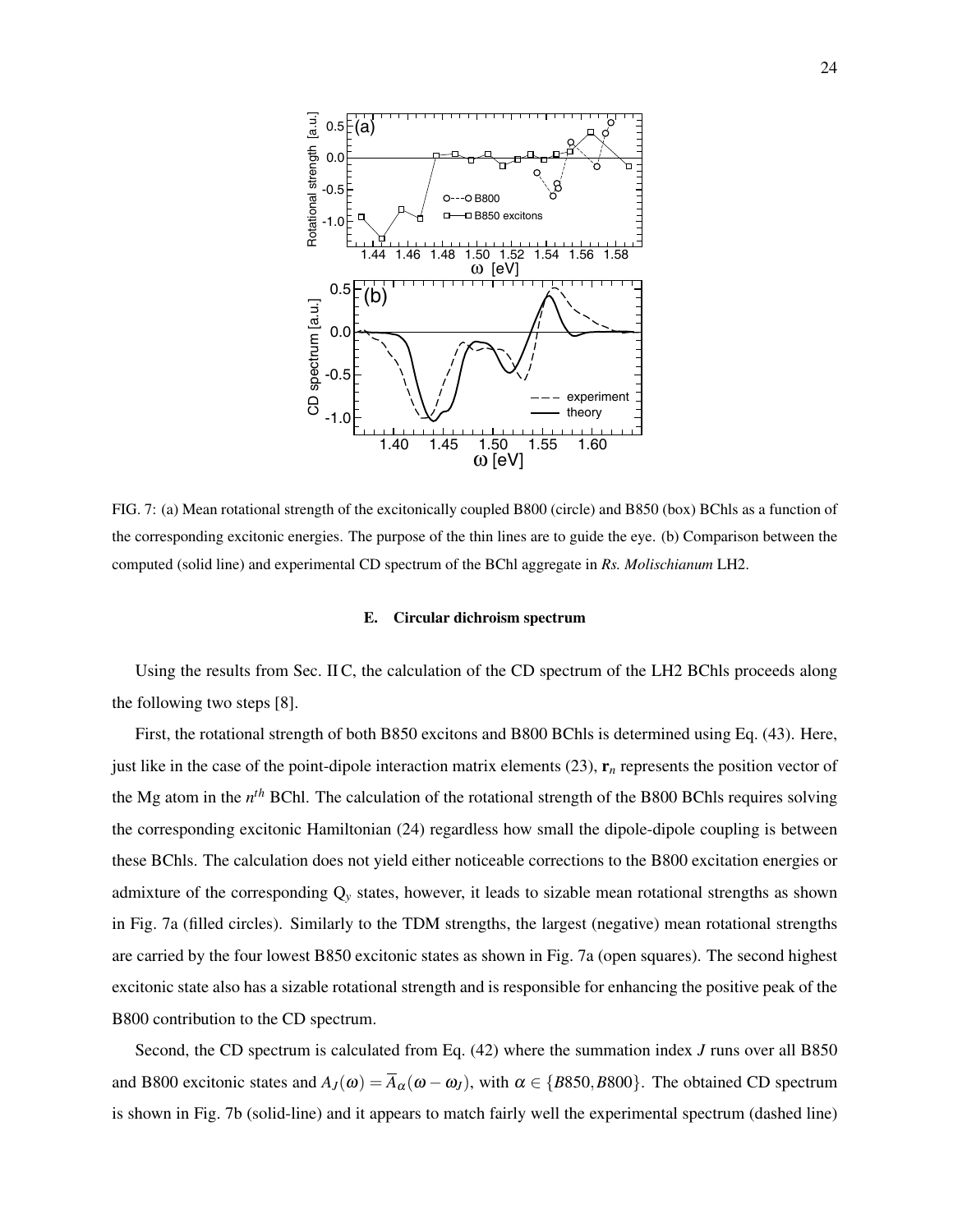

FIG. 8: Comparison of electron transfer rates  $k(\varepsilon;T)$  shown as a function of  $\varepsilon$  evaluated in the framework of the spin-boson model (solid lines) and by Marcus theory (dashed lines) at temperatures 10 K and 300 K. The functions are centered approximately around ε*M*.

[22]. It should be emphasized that apart from an overall scaling factor the CD spectrum was calculated from the same MD/QC data as the OD spectrum by following the procedure described above.

### V. CALCULATION OF ELECTRON TRANSFER RATES

A detailed study of electron transfer rates *kET* in the photosynthetic reaction center of *Rhodopseudomonas viridis* by employing the spin-boson model was reported in Refs. [38, 64]. The model parameters  $\Delta$  and  $\tau$  were determined by means of all atom MD simulations. Due to large errors in calculating the mean redox energy gap  $\varepsilon$  the authors used this as a fitting parameter. The calculated  $k_{ET}(\varepsilon;T)$ for temperatures  $T = 10$  K and  $T = 300$  K are shown in Fig. 8, and are compared with the corresponding results predicted by the Marcus theory [41, 42]. As expected, at high (physiological) temperature the rate evaluated from the Marcus theory in a wide range of  $\varepsilon$  values agrees well with the rate evaluated from the spin-boson model at  $T = 300$  K. However the Marcus theory and the spin-boson model differ significantly at  $T = 10$  K. At such low temperature the rate as a function of  $\varepsilon$  for the spin-boson model is asymmetrical. This result agrees with observations reported in [65] which show a distinct asymmetry with respect to ε*<sup>M</sup>* at low temperatures. Such asymmetry is not predicted by the models of Marcus and Hopfield [66–68].

If one makes the assumption that biological electron transfer systems evolved their  $\varepsilon$  values such that rates are optimized, one should expect that electron transfer rates in the photosynthetic reaction center are formed through a choice of  $\varepsilon \to \varepsilon_{max}$ , such that  $k(\varepsilon_{max})$  is a maximum. In Fig. 9 the transfer rates  $k(\epsilon_{max})$  and  $k(\epsilon;T)$ , corresponding for non-optimal values of  $\epsilon = \epsilon_M \pm \delta$ , with  $\delta = 2.5$  kcal/mol, are shown. Experimental data of electron transfer processes in the photosynthetic reaction center show in-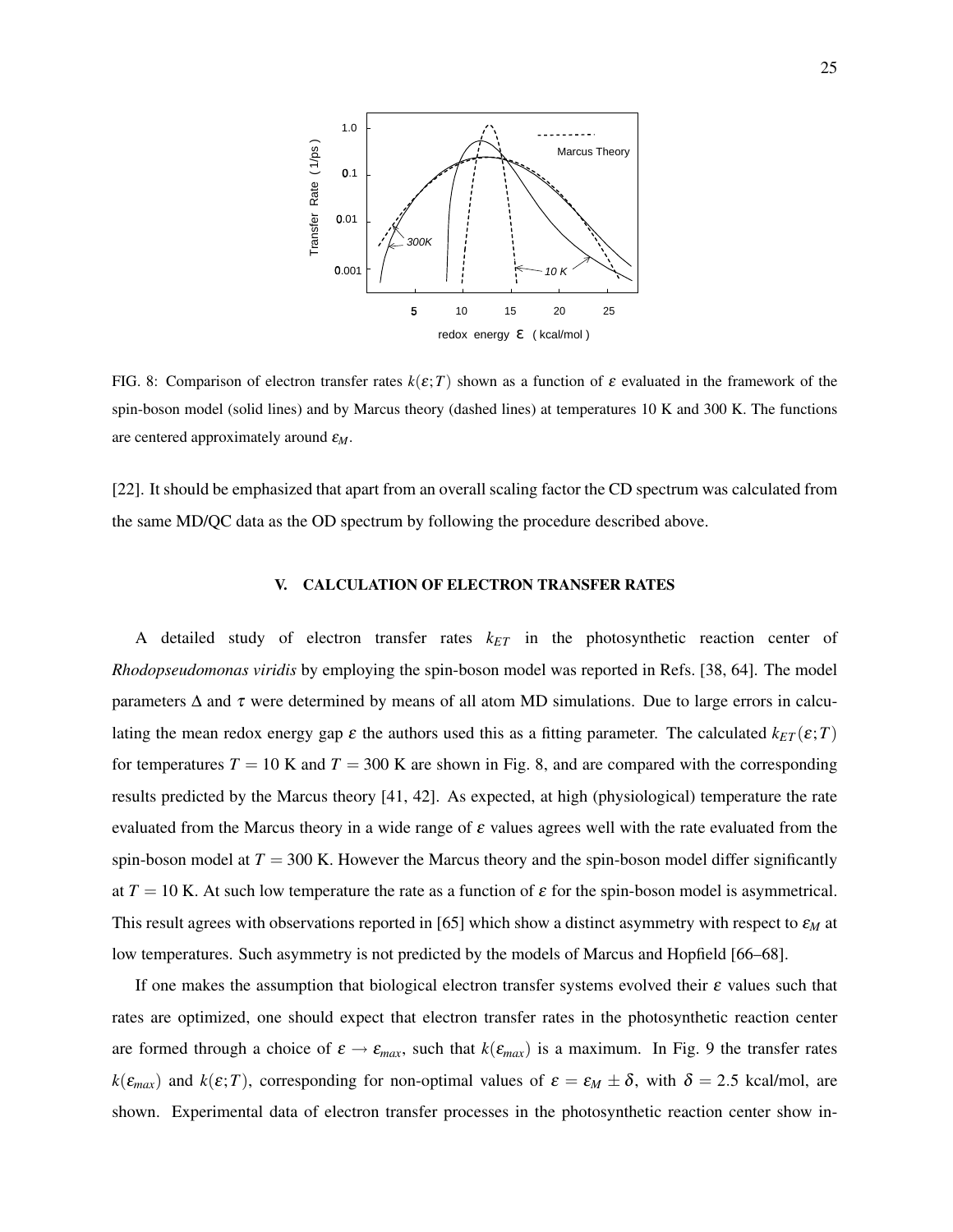

FIG. 9: Comparison of the temperature dependence of the maximum transfer rate of  $k(\varepsilon_M)$  and off-maximum value  $k(\varepsilon_{max} \pm \delta)$ , where  $\delta = 2.5$  kcal/mol.  $k(\varepsilon_{max};T)$  represents the fastest transfer rate of the system, the rates  $k(\varepsilon_{max} \pm \delta)$  $\delta$ ; *T*) are slower since their  $\varepsilon$  values deviate from the optimal value  $\varepsilon_{max}$ .

creases similarly to those presented in Fig. 9 [69–72]. However, Fig. 9 demonstrates also that electron transfer at  $\varepsilon$  values slightly off the maximum position can yield a different temperature dependence than that of  $k(\varepsilon_M;T)$ , namely temperature independence or a slight decrease of the rate with decreasing temperature. Such temperature dependence has also been observed for biological electron transfer [72]. The temperature dependence of the transfer rate resembles that of  $k(\epsilon_M;T)$  in photosynthetic reaction centers of native bacteria and in (M)Y210F-mutants with tyrosine at the 210 position of the M–unit replaced by phenylalanine. However, a replacement of this tyrosine by isoleucine [(M)Y210I-mutant] yields a transfer rate which decreases like  $k(\varepsilon_M - \delta; T)$  shown in Fig. 9. This altered temperature dependence should be attributed to a shift of the redox potentials, i.e.,  $\varepsilon_M \to \varepsilon_M - \delta$ .

It should be mentioned that there have been numerous similar investigations of biological electron transfer in the literature [73–76].

## Acknowledgments

This work was supported in part by grants from the University of Missouri Research Board, the Institute for Theoretical Sciences (a joint institute of Notre Dame University and Argonne National Laboratory), the Department of Energy (Office of Science contract No. W-31-109-ENG-38), the National Science Foundation (FIBR-0526854) for I.K., and the National Institutes of Health (NIH 1-R01-GM067887-01) for K.S. Supercomputer time provided by the National Center for Supercomputing Applications (MCB020036) to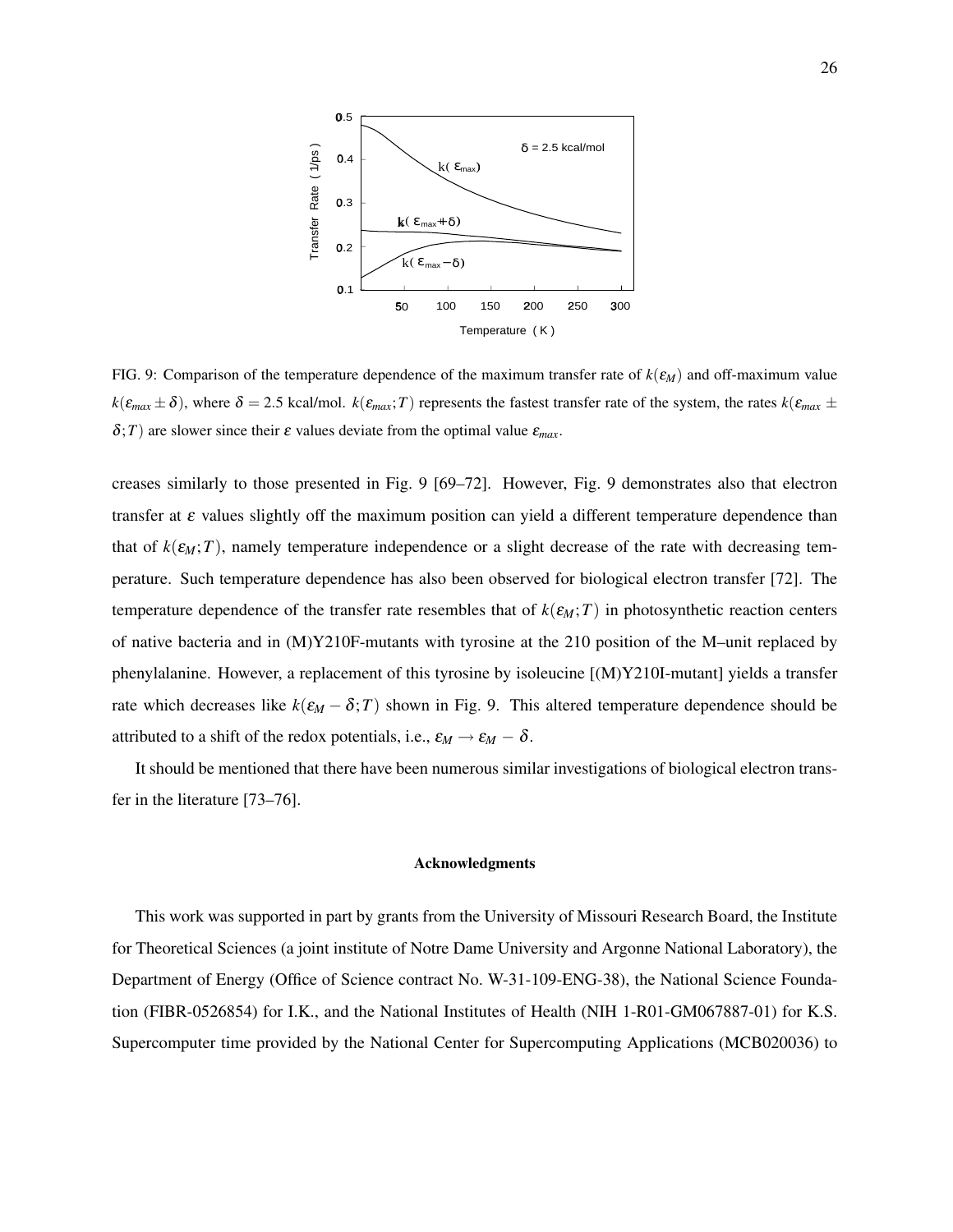I.K. is also gratefully acknowledged.

- [1] T. Renger, V. May, and O. Kuhn, Phys. Rep.-Rev. Sec. Phys. Lett. 343, 138 (2001).
- [2] V. Chernyak, W. M. Zhang, and S. Mukamel, J. Chem. Phys. 109, 9587 (1998).
- [3] V. May and O. Kühn, *Charge and Energy Transfer Dynamics in Molecular Systems* (WILEY-VCH, Berlin, 2000).
- [4] S. Mukamel, *Principles of nonlinear optical spectroscopy* (Oxford University Press, New York, 1995).
- [5] H. van Amerongen, L. Valkunas, and R. van Grondelle, *Photosynthetic Excitons* (World Scientific, Singapore, 2000).
- [6] M. H. C. Koolhaas, G. van der Zwan, and R. van Grondelle, J. Phys. Chem. B 104, 4489 (2000).
- [7] A. Damjanovic, I. Kosztin, U. Kleinekathofer, and K. Schulten, Phys Rev E Stat Nonlin Soft Matter Phys 65, 031919 (2002).
- [8] L. Janosi, I. Kosztin, and A. Damjanovic, J. Chem. Phys. (2006).
- [9] I. Mercer, I. Gould, and D. Klug, J. Phys. Chem. B 103, 7720 (1999).
- [10] J. Koepke, X. C. Hu, C. Muenke, K. Schulten, and H. Michel, Structure 4, 581 (1996).
- [11] G. McDermott, S. Prince, A. Freer, A. Hawthornthwaite-Lawless, M. Papiz, R. Cogdell, and N. Isaacs, Nature 374, 517 (1995).
- [12] L. M. P. Beekman, R. N. Frese, G. J. S. Fowler, R. Picorel, R. J. Cogdell, I. H. M. vanStokkum, C. N. Hunter, and R. vanGrondelle, J. Phys. Chem. B 101, 7293 (1997).
- [13] S. Georgakopoulou, R. N. Frese, E. Johnson, C. Koolhaas, R. J. Cogdell, R. van Grondelle, and G. van der Zwan, Biophys. J. 82, 2184 (2002).
- [14] X. Hu, T. Ritz, A. Damjanovic, F. Autenrieth, and K. Schulten, Q Rev Biophys 35, 1 (2002).
- [15] G. D. Scholes and G. R. Fleming, J. Phys. Chem. B 104, 1854 (2000).
- [16] O. J. G. Somsen, R. vanGrondelle, and H. vanAmerongen, Biophys. J. 71, 1934 (1996).
- [17] V. Sundstrom, T. Pullerits, and R. van Grondelle, J. Phys. Chem. B 103, 2327 (1999).
- [18] H. M. Wu, M. Ratsep, R. Jankowiak, R. J. Cogdell, and G. J. Small, J. Phys. Chem. B 101, 7641 (1997).
- [19] M. Yang, R. Agarwal, and G. R. Fleming, J. Photochem. Photobiol. A-Chem. 142, 107 (2001).
- [20] Z. He, V. Sundstrom, and T. Pullerits, J. Phys. Chem. B **106**, 11606 (2002).
- [21] X. Hu, A. Damjanovic, T. Ritz, and K. Schulten, Proc. Natl. Acad. Sci. USA 95, 5935 (1998).
- [22] J. A. Ihalainen, J. Linnanto, P. Myllyperkio, I. H. M. van Stokkum, B. Ucker, H. Scheer, and J. E. I. Korppi-Tommola, J. Phys. Chem. B 105, 9849 (2001).
- [23] S. J. Jang and R. J. Silbey, J. Chem. Phys. **118**, 9324 (2003).
- [24] J. Linnanto, J. E. I. Korppi-Tommopa, and V. M. Helenius, J. Phys. Chem. B 103, 8739 (1999).
- [25] T. Meier, Y. Zhao, V. Chernyak, and S. Mukamel, J. Chem. Phys. 107, 3876 (1997).
- [26] J. Ray and N. Makri, J. Phys. Chem. A 103, 9417 (1999).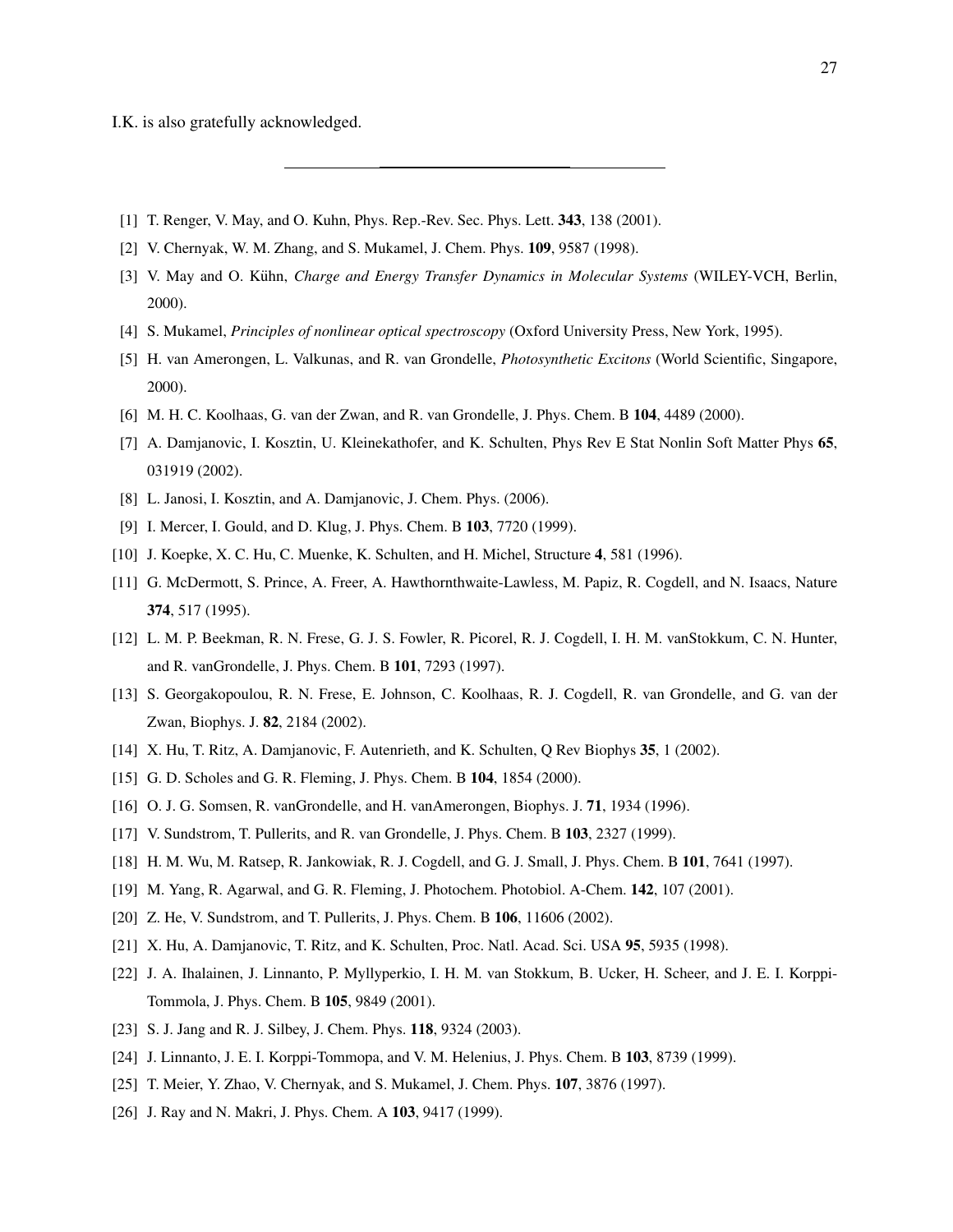- [27] X. Hu, A. Damjanović, T. Ritz, and K. Schulten, Proc. Natl. Acad. Sci. USA **95**, 5935 (1998).
- [28] X. Hu and K. Schulten, Physics Today 50, 28 (1997).
- [29] W. Humphrey, A. Dalke, and K. Schulten, J. Mol. Graphics 14, 33 (1996).
- [30] J.-P. Zhang, R. Fujii, P. Qian, T. Inaba, T. Mizoguchi, and Y. Koyama, J. Phys. Chem. B 104, 3683 (2000).
- [31] V. May and O. Kühn, *Charge and Energy Transfer Dynamics in Molecular Systems* (WILEY-VCH, Berlin, 2000).
- [32] G. D. Mahan, *Many-Particle Physics* (Plenum Press, New York, 1990), 2nd ed.
- [33] S. Mukamel, *Principles of Nonlinear Optical Spectroscopy* (Oxford University Press, New York, 1995).
- [34] N. Makri, J. Phys. Chem. B 103, 2823 (1999).
- [35] K. Schulten and M. Tesch, Chem. Phys. **158**, 421 (1991).
- [36] S. A. Egorov, K. F. Everitt, and J. L. Skinner, J. Phys. Chem. A 103, 9494 (1999).
- [37] T. Holstein, Ann. Phys.(N.Y.) **8**, 343 (1959).
- [38] D. Xu and K. Schulten, Chem. Phys. **182**, 91 (1994).
- [39] H. v. Amerongen, L. Valkunas, and R. v. Grondelle (2000).
- [40] J. Deisenhofer, O. Epp, K. Mikki, R. Huber, and H. Michel, Nature 318, 618 (1985).
- [41] R. A. Marcus, J. Chem. Phys. **24**, 979 (1956).
- [42] R. A. Marcus, J. Chem. Phys. **24**, 966 (1956).
- [43] A. J. Leggett, S. Chakravarty, A. T. Dorsey, M. P. A. Fisher, A. Garg, and W. Zwerger, Rev. Mod. Phys. 59, 1 (1985).
- [44] A. D. MacKerell Jr., D. Bashford, M. Bellott, et al., FASEB J. 6, A143 (1992).
- [45] A. D. MacKerell Jr., D. Bashford, M. Bellott, et al., J. Phys. Chem. B 102, 3586 (1998).
- [46] M. Schlenkrich, J. Brickmann, A. D. MacKerell Jr., and M. Karplus, in *Biological Membranes: A Molecular Perspective from Computation and Experiment*, edited by K. M. Merz and B. Roux (Birkhauser, Boston, 1996), pp. 31–81.
- [47] W. L. Jorgensen, J. Chandrasekhar, J. D. Madura, R. W. Impey, and M. L. Klein, J. Chem. Phys. 79, 926 (1983).
- [48] M. N. Ringnalda, J.-M. Langlois, R. B. Murphy, B. H. Greeley, C. Cortis, T. V. Russo, B. Marten, R. E. D. Jr., W. T. Pollard, Y. Cao, et al., *PS-GVB v2.3*, Schrödinger Inc., Portland, OR (1996).
- [49] N. Foloppe, J. Breton, and J. C. Smith, in *The Photosynthetic Bacterial Reaction Center II: Structure, Spectroscopy and Dynamics*, edited by J. Breton and A. Vermeglio (Plenum Press, New York and London, 1992), pp. 43–48.
- [50] N. Foloppe, M. Ferrand, J. Breton, and J. C. Smith, PROTEINS: Structure, Function, and Genetics 22, 226 (1995).
- [51] MSI, *QUANTA 97*, Molecular Simulations Inc., Burlington, Massachusetts (1997).
- [52] S. E. Feller, Y. H. Zhang, R. W. Pastor, and B. R. Brooks, J. Chem. Phys. 103, 4613 (1995).
- [53] T. Darden, D. York, and L. Pedersen, J. Chem. Phys. 98, 10089 (1993).
- [54] J. C. Phillips, R. Braun, W. Wang, J. Gumbart, E. Tajkhorshid, E. Villa, C. Chipot, R. D. Skeel, L. Kale, and K. Schulten, J. Comput. Chem. 26, 1781 (2005).